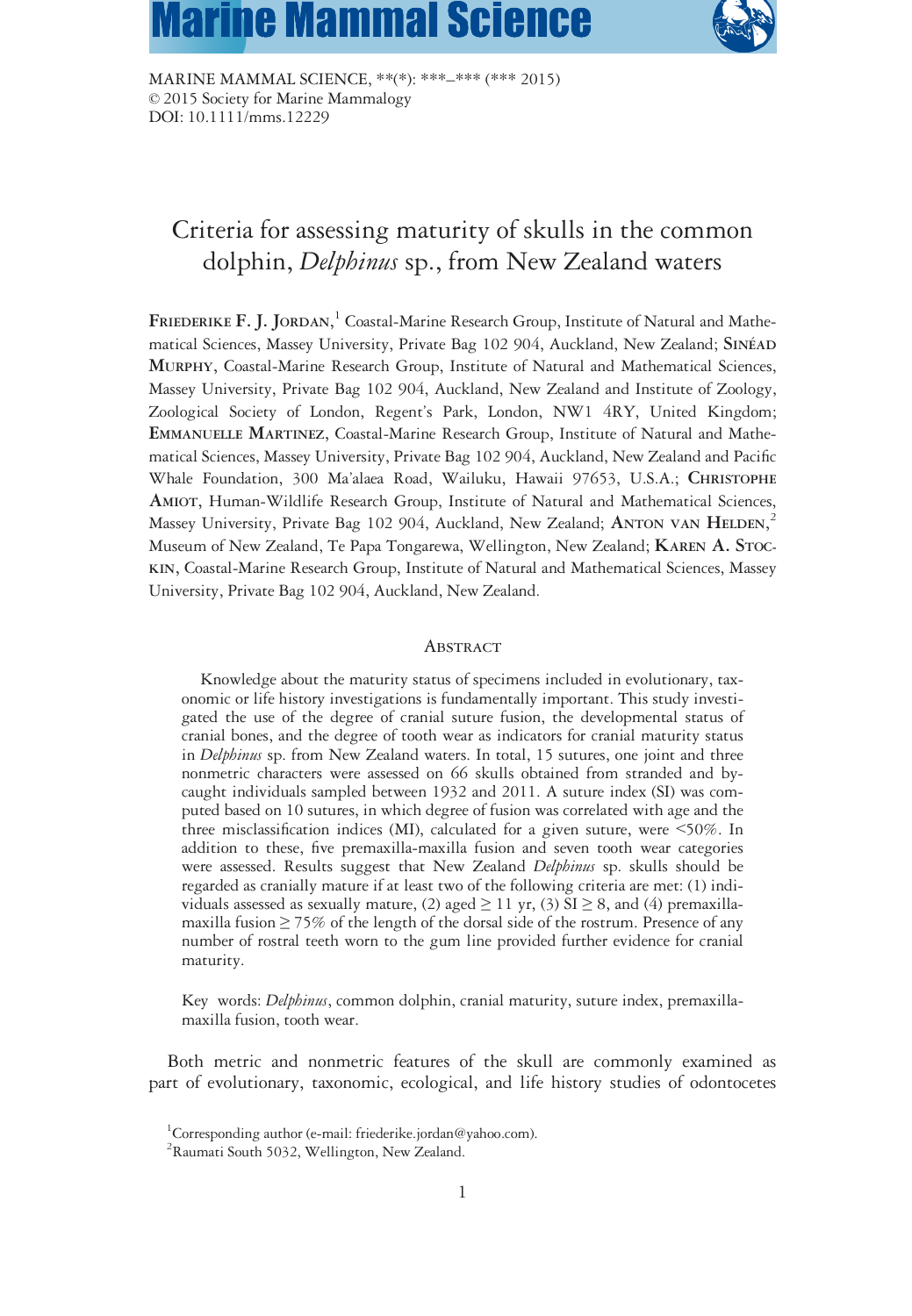(Perrin 1975, Rommel 1990, Heyning and Lento 2002, Fordyce 2009, Galatius  $et$  al. 2011). After attaining sexual maturity, odontocetes typically continue to grow for several years until physical maturity is reached (Chivers 2009). For this reason, it is important that only skulls from physically mature individuals, as determined by the fusion of both epiphyses to the vertebral bodies (Calzada *et al.*) 1997), are included for nonontogenetic analyses, since osteological features are not yet fully developed in immature animals (Perrin and Heyning 1993). However, due to the frequent lack of postcranial skeletal material, physical maturity status of cleaned museum skulls is often unknown. In addition, information regarding age, sexual maturity status, and total body length, from which physical maturity status could be inferred, are all too often unavailable. In such cases, only skulls in which growth has ceased and are thus said to have attained cranial maturity, should be included in morphometric examination (Perrin 1975, Perrin and Heyning 1993). Individual skull bones, including the nasals, are loose in young animals and fuse with age (Rommel 1990). Pattern of suture fusion in relation to relative age (based on a suture index, SI) and/or estimated age (based on counting growth layer groups in dental tissue) has been published for various seal species (e.g., Sivertsen 1954, Stewardson et al. 2011) and chronological skull growth has been thoroughly documented for spinner and spotted dolphins, Stenella sp. (Perrin 1975). Assessment of the degree of ontogenetic fusion of a single cranial suture, the degree of overall cranial suture fusion obtained through the calculation of a suture index, and developmental status of interalveolar septa are commonly employed methods to aid discrimination between cranially mature and immature skulls (e.g., Sivertsen 1954, Van Waerebeek 1993, Westgate 2007, Tavares et al. 2010, Chen et al. 2011). "Distal fusion" of the maxilla-premaxilla suture has been determined as a reliable indicator for skeletal maturity in several dolphin species including bottlenose dolphins, *Tursiops truncatus* (Mead and Potter 1990), spinner dolphins, S. longirostris (Dailey and Perrin 1973), and striped dolphins, S. coeruleoalba (Calzada et al. 1997). However, fusion at the distal end of the rostrum has been observed in both sexually immature and mature skulls of short-beaked common dolphins, *Delphinus delphis* (Perrin and Heyning 1993) and Pacific white-sided dolphins, Lagenorhynchus obliquidens (Walker et al. 1986), rendering it an unreliable predictor of cranial maturity in those species. Instead, varying degrees of fusion along the maxilla-premaxilla suture are frequently being used as a criterion for cranial maturity assessment in *Delphinus* sp. studies (e.g., Amaha 1994, Bell et al. 2002, Jefferson and Van Waerebeek 2002).

The common dolphin is globally distributed, with populations present in both coastal and oceanic waters, between  $60^{\circ}$ N and  $50^{\circ}$ S (Di Natale and Mangano 1983, Jefferson et al. 1993, Evans 1994, Heyning and Perrin 1994). Although there is some ambiguity in the phylogenetic relationships and taxonomy (Amaral et al.  $2012a$ , b), two morphotypes, the short-beaked-form, D. delphis, and the long-beaked-form, *D. capensis*, are currently recognized as two distinct species (Heyning and Perrin, 1994, Rosel et al. 1994). Taxonomic status of the New Zealand common dolphin remains unclear, owing to morphometric (Amaha 1994, Jordan 2012) and genetic uncertainty (Stockin et al. 2014). Mean rostrum length to zygomatic width ratios (RL/ZW) in New Zealand and Australian common dolphins combined (RL/ZW = 1.5, New Zealand  $n = 15$ , Australia  $n = 9$ ) fell between the mean ratios recorded for other geographic populations of short- and long-beaked common dolphins (Amaha 1994). Likewise, recent genetic data did not clearly show to which of the two lineages the New Zealand population is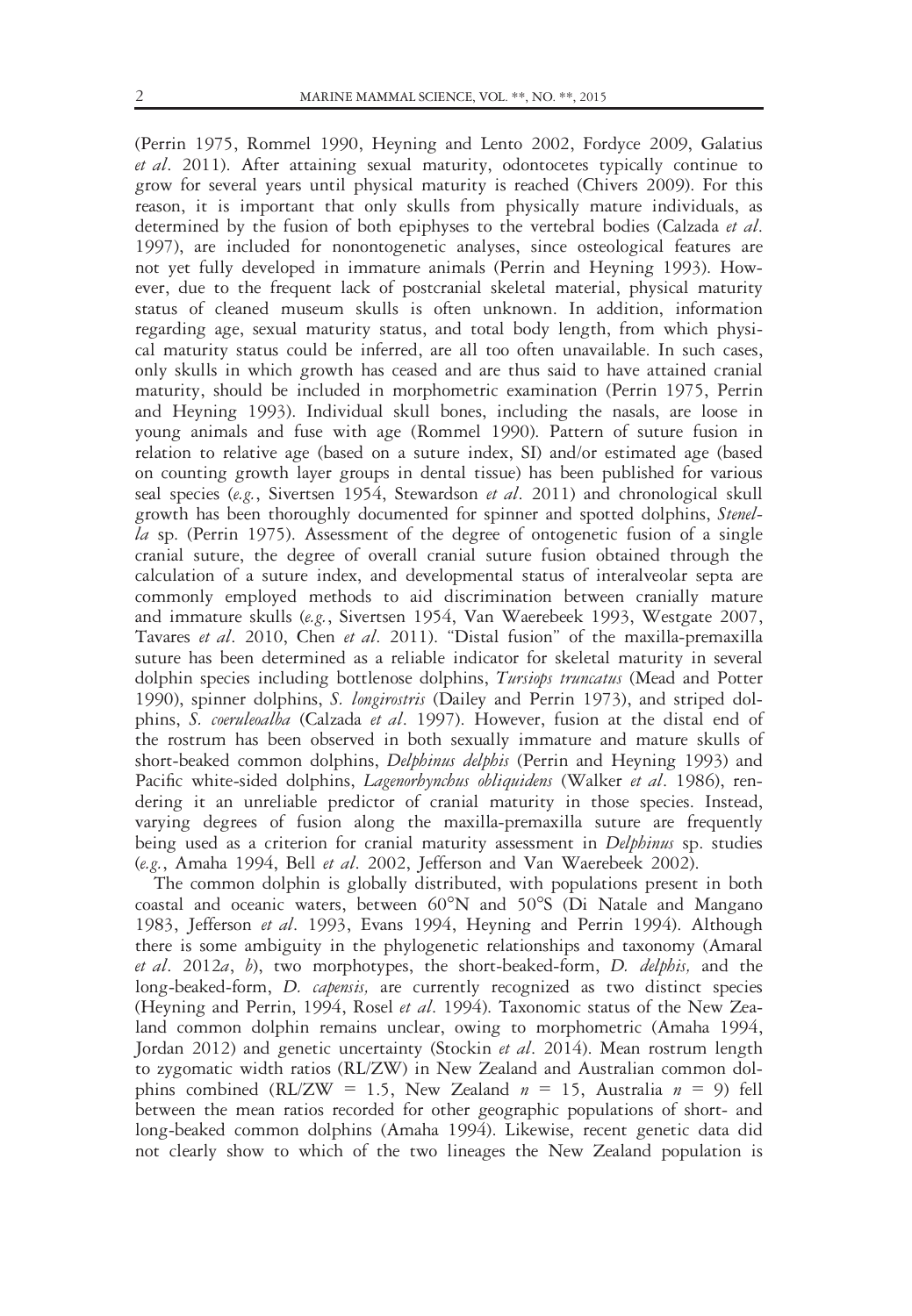more closely related (Stockin *et al.* 2014). The necessity to conduct further research related to taxonomy and geographic variation of New Zealand Delphinus sp. (Stockin 2008, Jordan 2012, Stockin et al. 2014) highlights the importance of defining criteria based on which maturity of skulls can be determined for common dolphins from this region. Therefore, the aims of the present study were to investigate the cranial maturation process, to assess the use of the degree of cranial suture fusion and developmental status of bones as indicators of cranial maturity, and to determine age at cranial maturity in *Delphinus* sp. from New Zealand waters.

# Materials and Methods

A total of 66 common dolphin skulls (males: 24, females: 34, unknown sex: 8), from stranded and bycaught individuals from New Zealand waters, were included in this study. Of those,  $74.2\%$  ( $n = 49$ ) (males: 21, females: 28) were stored at Massey University, Auckland, and 25.8% ( $n = 17$ ) skulls (males: 3. females: 6. unknown sex: 8) were housed at the Museum of New Zealand Te Papa Tongarewa, Wellington (Table S1). The intact Delphinus sp. heads archived frozen at Massey University required tissue removal prior to data collection (refer to Jordan 2012). Information on sex, reproductive developmental status (i.e., sexually immature and mature), total body length (TBL), age, and location of the stranding or incidental capture were available from the New Zealand Common Dolphin Project (NZCDP) database (Massey University, unpublished data) for the majority of heads stored at Massey University, as well as for some museum specimens (summarized in Table S1). A Kruskal-Wallis test was run to determine whether median total body length (TBL) differed significantly with maturity status and sex. Age was estimated based on counting growth layer groups in dentine tissue (see Murphy et al. 2014 for an overview of the methodology).

# Cranial Sutures

Data collection—The degree of fusion of 13 cranial suture lines and one joint were recorded from each skull, separately from both sides of the skull, as well as two cranial sutures that were median in position (Table 1; Fig. S1). Cranial sutures and the joint were selected based on previous odontocete studies, in which degree of cranial suture fusion had been employed as a maturity indicator or, the pattern of suture fusion had been investigated; such as Van Waerebeek (1993), González (2002), Chen et al. (2011), and Galatius et al. (2011). For the majority (sutures and a joint numbered 4 to 16 in Table 1), the degree of fusion was categorized using a scoring system differentiating four fusion stages: Stage  $A = no$ fusion, cranial bones can be moved freely; Stage  $B =$  limited fusion, bones cannot be moved, suture lines clearly visible at all points (adapted from Van Waerebeek 1993); Stage  $C =$  partial obliteration of suture line (adapted from Van Waerebeek 1993); and Stage  $D =$  complete obliteration of suture line (adapted from Galatius et al. 2011). Due to difficulties in identifying criteria such as "limited fusion" and "partial obliteration of suture line" for sutures numbered 1 to 3, only fusion stages A and D were used. Examples of the different stages of suture fusion of two selected sutures are displayed in Figure S2.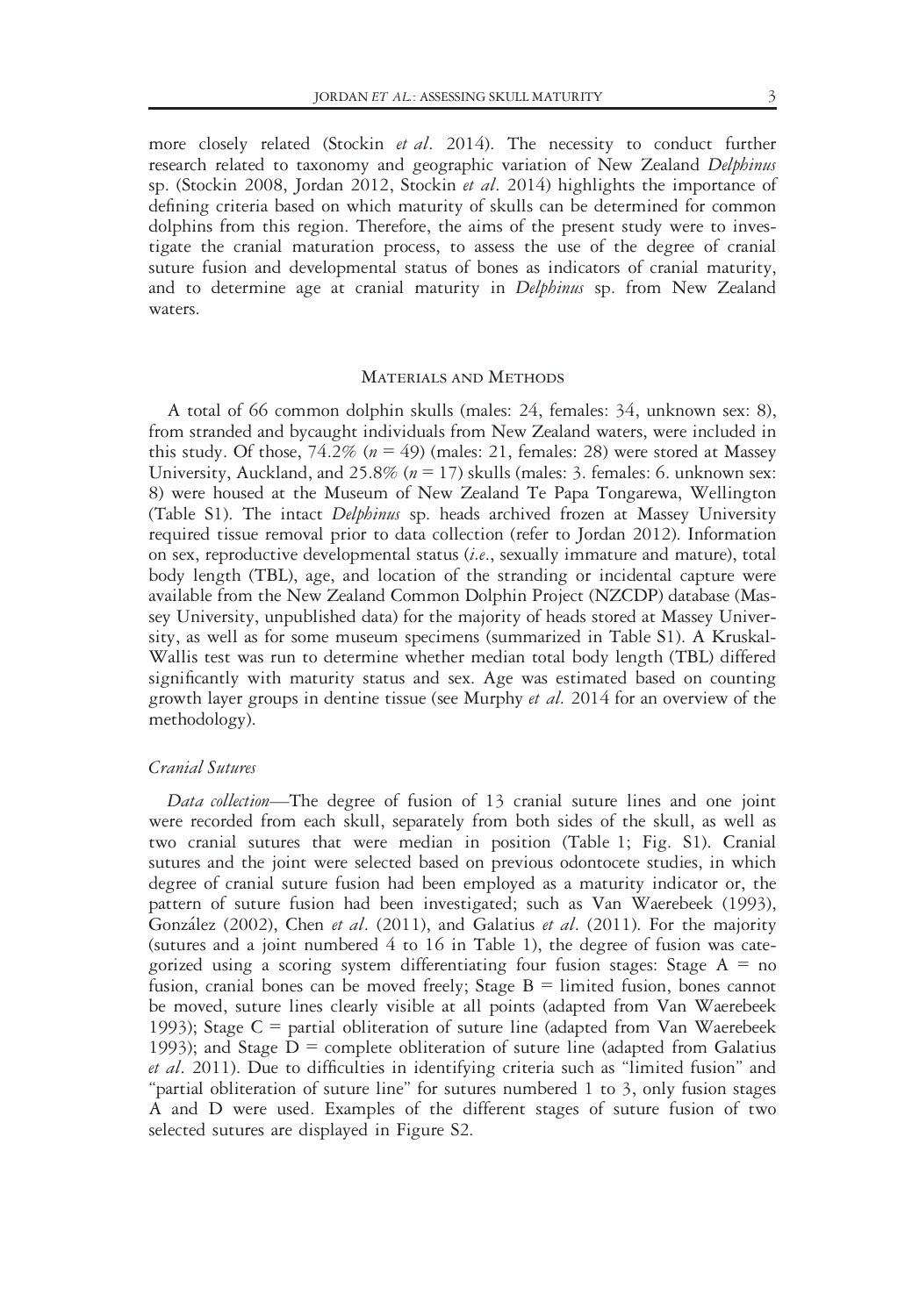| Number                   | Abbreviation | Side | Cranial sutures                    | Reference            |
|--------------------------|--------------|------|------------------------------------|----------------------|
| 1                        | max-fr       | 1/r  | maxilla-frontal (s)                | González 2002        |
| 2                        | premax-max   | 1/r  | premaxilla-maxilla (s)             | González 2002        |
| $\overline{\mathcal{E}}$ | $na$ -fr     | 1/r  | nasal-frontal (s)                  | González 2002        |
| 4                        | $fr-fr$      | m    | frontal-frontal (s)                | González 2002        |
|                          | $fr-in$      | 1/r  | frontal-interpariatal (s)          | González 2002        |
| 6                        | $fr-or$      | 1/r  | frontal-orbitosphenoid (s)         | Galatius et al. 2011 |
|                          | la-fr        | 1/r  | lacrimal-maxilla-frontal (s)       | Van Waerebeek 1993   |
| 8                        | pa-ex        | 1/r  | parietal-exoccipital (s)           | Galatius et al. 2011 |
| 9                        | pa-fr        | 1/r  | parietal-frontal (s)               | Galatius et al. 2011 |
| 10                       | pal-max      | 1/r  | palatine-maxilla (s)               | Van Waerebeek 1993   |
| 11                       | pal-pal      | m    | palatine-palatine (s)              | González 2002        |
| 12                       | pa-so        | 1/r  | parietal-supraoccipital (s)        | Galatius et al. 2011 |
| 13                       | pt-ba        | 1/r  | pterygoid-basioccipital (j)        | Van Waerebeek 1993   |
| 14                       | pt-pal       | 1/r  | pterygoid-palatine (s)             | Van Waerebeek 1993   |
| 15                       | so-ex        | 1/r  | supraoccipital-exoccipital (s)     | Chen et al. 2011     |
| 16                       | zy-pa-ex     | 1/r  | zygomatic-parietal-exoccipital (s) | Van Waerebeek 1993   |

Table 1. List of cranial sutures (s) and one joint (j) assessed for cranial maturity status determination of Delphinus sp. skulls from New Zealand waters.

Note:  $1/r$  = left and right side of the skull, respectively; m = suture located along midline of the skull.

#### Data Analyses

Misclassification index—The use of the degree of fusion of individual sutures as an indicator for a dolphin's cranial maturity status was assessed through the calculation of a misclassification index (after Mead and Potter 1990). For this purpose, it was necessary to assess bilateral asymmetry in the degree of suture fusion (Chen et al. 2011) and also correlation with age (González 2002). To test for bilateral asymmetry, nonparametric Wilcoxon matched-pairs signed-rank tests were run for 13 sutures and one joint using suture scores recorded on both the left and right side of the skull (see Table 1, after Chen et al. 2011). The palatine-palatine (pal-pal) and frontal-frontal (fr-fr) sutures did not require assessment, given that both sutures were median in position.

Spearman's rank correlations were conducted for each suture and the joint to determine whether the degree of fusion was correlated with age. Estimated ages were availabe for 43 (males: 19, females: 24) dolphins and minimum ages for eight (males: 2, females: 6), and only skulls with estimated ages were included in the nonparametric test. It was necessary to pool some ages (6–7 yr, 8–9 yr, 10–11 yr, 12–14 yr, and 16– 18 yr) due to small sample sizes, and since the degree of suture closure was not expected to differ substantially among the oldest skulls, dolphins aged  $\geq$ 20 yr were also pooled, which allowed their inclusion ( $n = 3$ ) in the analysis. The two oldest dolphins, both long-term captive dolphins, were  $\geq$ 33 and  $\geq$ 35 yr in age (see Murphy et al. 2014).

In order to calculate a misclassification index, it was necessary to preliminarily classify all skulls as either cranially immature or mature (Chen et al. 2011). Specimens were regarded as cranially mature if two of the criteria listed in Table 2 were met. The asymptotic TBLs for physical maturity had been estimated for male and female Delphinus sp. from New Zealand waters using the Gompertz growth model (KAS,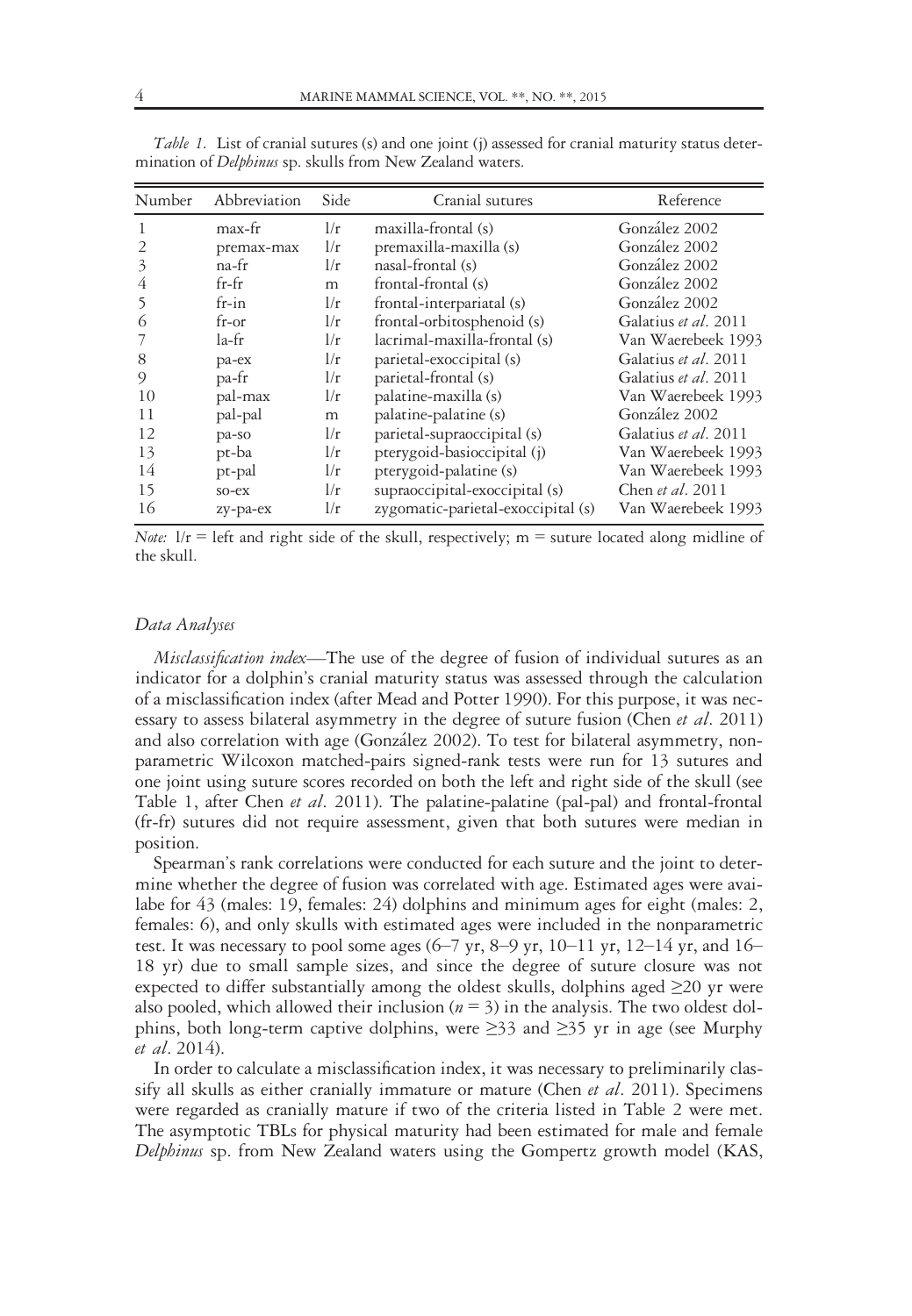| Sex    | Criteria | Criteria description                                                                       | Reference                                      |
|--------|----------|--------------------------------------------------------------------------------------------|------------------------------------------------|
| Male   |          | Primary criteria:                                                                          |                                                |
|        | Cranial  | Fusion of premaxillae to maxillae<br>$\geq$ 50% of the length of the rostrum               | Jefferson and Van<br>Waerebeek 2002            |
|        | Sexual   | Testes assessed as sexually mature<br>(evidence of spermatogenesis)<br>Secondary criteria: | Perrin and Heyning 1993                        |
|        | Physical | TBL $\geq$ 204.5 cm (asymptote)<br>$\geq$ 12 yr of age                                     | KAS, unpublished data<br>Murphy et al. 2005    |
| Female |          | Primary criteria:                                                                          |                                                |
|        | Cranial  | Fusion of premaxillae to maxillae<br>$\geq$ 50% of the length of the rostrum               | Jefferson and Van<br>Waerebeek 2002            |
|        | Sexual   | Ovaries assessed as sexually mature<br>(evidence of ovarian scars)                         | Perrin and Heyning 1993                        |
|        | Physical | Secondary criteria:<br>TBL $\geq$ 199.9 cm (asymptote)<br>$\geq$ 9 yr of age               | KAS, unpublished data<br>Murphy and Rogan 2006 |

Table 2. Preliminary criteria for cranial maturity determination of Delphinus sp. skulls from New Zealand waters. Skulls were regarded as cranially mature if two or more criteria were met.  $TBL =$  total body length.

unpublished data). However, due to the limited sample size in that study, the assessment of the "maturity" status for dolphins in the current analysis was initially based on sexual maturity status and the degree of the premaxilla-maxilla fusion (following Perrin and Heyning 1993, Van Waerebeek 1993). If data on sexual maturity status were not available, the estimated asymptote values for TBL at physical maturity in male and female NZ common dolphins were used as secondary criteria (males: 204.5 cm,  $n = 28$  females: 199.9 cm,  $n = 42$ ; KAS, unpublished data). In the absence of data on age at physical maturity (APM) for *Delphinus* sp. in New Zealand waters, APM determined for male (11.9 yr; Murphy et al. 2005), and female (9 yr; Murphy and Rogan 2006) D. delphis from the eastern North Atlantic using growth models of TBL as a function of age were also used as secondary criteria, given that asymptotic lengths of both populations were comparable (males: 206.0 cm,  $n = 170$ , Murphy *et al.* 2005; females: 202.0 cm,  $n = 510$ , Murphy *et al.* 2009).

Following Chen et al. (2011), suture fusion stages A and B were classified as limited fusion (representative of immature dolphins) and fusion stages C and D were classified as advanced fusion (representative of mature dolphins). Based on these groupings, three misclassification indices, percentage of immatures misclassified, percentage of matures misclassified, and total percentage misclassified, were calculated for each suture and a joint (Mead and Potter 1990).

As the data set violated chi-square test assumptions, Fisher's Exact tests were run independently for each cranial suture and one joint to assess whether degree of suture fusion (limited fusion  $\nu s$ . advanced fusion) differed significantly with maturity status.

#### Suture Index Computation

A scoring system, similar to that developed by Sivertsen (1954) for pinnipeds, was employed to compute a suture index (SI) with the aim to determine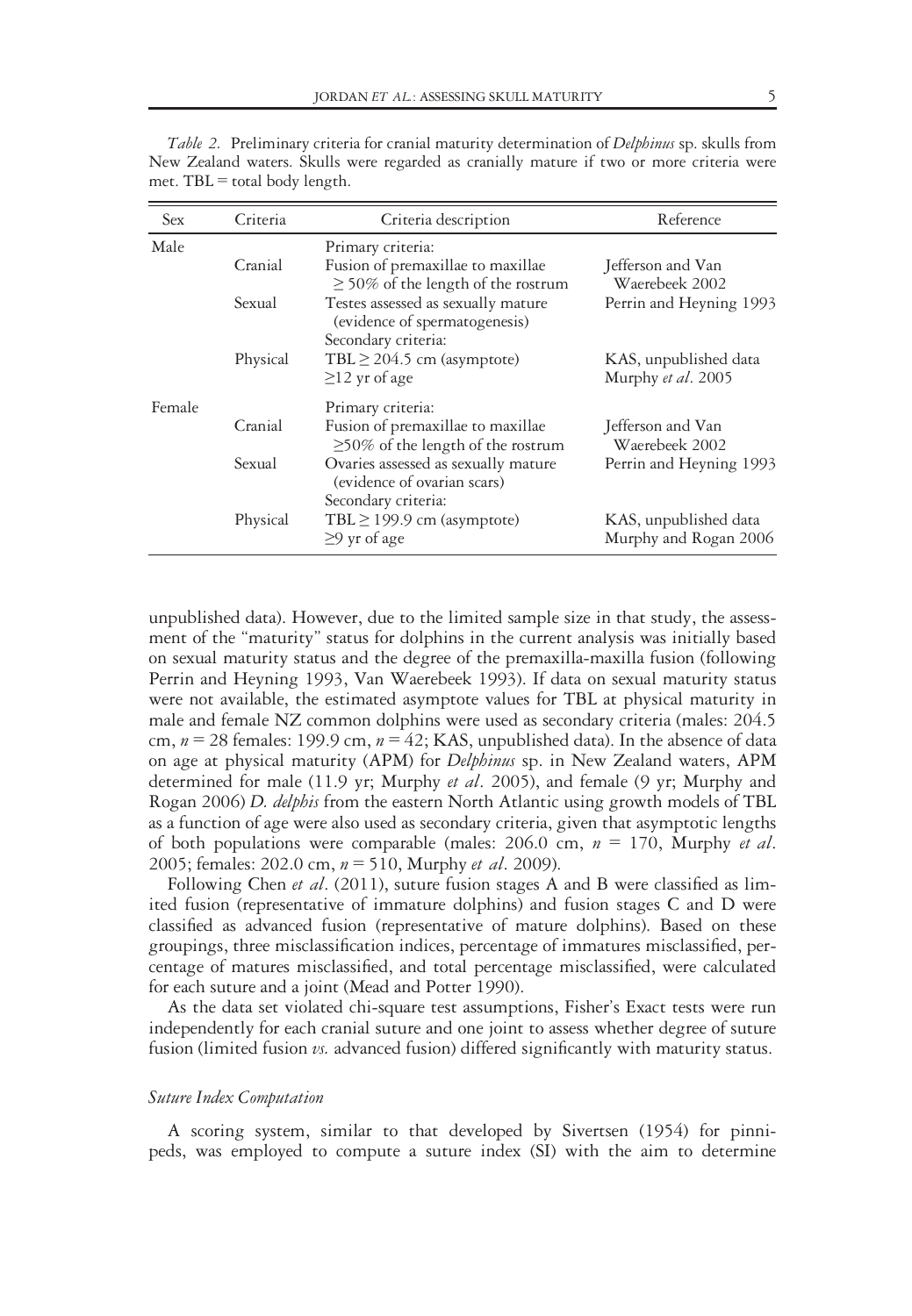a cut-off point for cranial maturity. For this purpose, fusion stages A (no fusion) and B (limited fusion) scored 0 and 0.5, respectively. Fusion stages C and D (advanced fusion, indicative of cranial maturity) were pooled and scored 1. Scores recorded on the left and right side of the cranium for a given suture were averaged for those sutures that did not display significant bilateral asymmetry. The SI for each skull was determined by calculating the sum of the averaged suture scores that: (1) were significantly correlated with age (adapted from González 2002), (2) displayed a significant difference in the degree of suture fusion between mature and immature skulls, and (3) for which all three misclassification indices were <50% (devised in this study). Given that the computed SI was based on count data, a nonparametric Mann-Whitney U test was applied to examine whether the median SI differed significantly between cranially immature and mature skulls. The lower limit of the interquartile range computed for mature skulls (8.0) was regarded as the cut-off point for cranial maturity given that interquartile ranges of the SI determined for immature and mature individuals did not overlap. The validity of this cut-off point to decipher cranial maturity status was tested through the calculation of a misclassification index. Spearman's rank correlations were carried out to determine whether the SI was correlated with dolphin age.

#### Premaxilla-maxilla Fusion

In order to assess the validity of premaxilla-maxilla fusion as a cranial maturity indicator for Delphinus sp. in New Zealand waters, the extent of fusion of the bones of the dorsal side of the rostrum, was classified according to five categories from the pointed tip of the jaws towards the base of the rostrum: Category  $1 =$  less than 50% of the length of the rostrum; Category  $2 =$  equal to 50% of the length of the rostrum; Category  $3 =$  more than 50%, but less than 75% of the length of the rostrum; Category  $4 \equiv$  more than 75%, but less than base of rostrum; and Category  $5 =$  to base of rostrum. Categories 1 to 2 and 5 were adapted from Jefferson and Van Waerebeek (2002) and Amaha (1994), respectively. Categories 3 and 4 were devised in the present study. Fusion to the distal end of the rostrum was not assessed, as it was deemed an unreliable indicator of cranial maturity in the common dolphin by Heyning and Perrin (1993). In addition, the category "fusion up to the end of the premaxilla fusion" was also not used, owing to the high individual variability in the length of premaxilla fusion noted by Amaha (1994).

# Nonmetric Data

Data collection-Prior to undertaking nonmetric analysis, the cranial maturity status of each skull was reassessed using the new criteria identified from analysis of cranial SI data. Cranial maturity status was examined in three nonmetric characters in which "trait expression" were linked or likely linked to ontogeny: (1) IAS = degree of fusion of the interalveolar septa of maxillary and mandibular tooth rows (Tavares *et al.* 2010); (2) MNC = relative extension of the ascending process of the maxilla in relation to the nuchal crest; and  $(3)$  WMF = width of the maxilla relative to the frontals above the orbit (devised in the present study based on observations made on skulls with known sexual maturity status, refer to Table 3).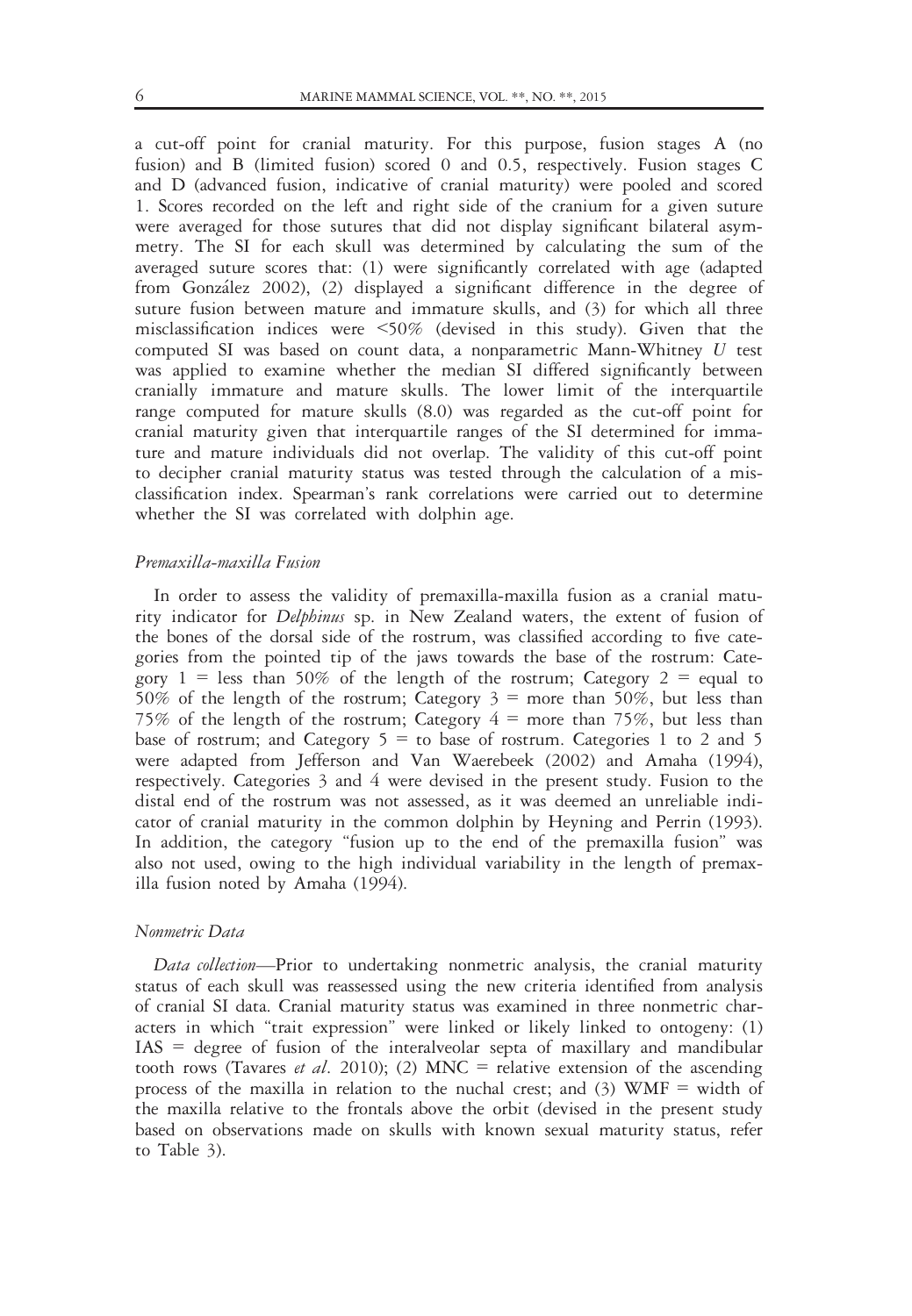| <b>IAS</b>        | Cranially immature                                                        | Cranially mature                                                               | Reference                                       |
|-------------------|---------------------------------------------------------------------------|--------------------------------------------------------------------------------|-------------------------------------------------|
| WMF<br><b>MNC</b> | Partly developed<br>Maxilla wider<br>Maxillae anterior<br>to nuchal crest | Fully developed<br>Frontal wider<br>Maxilla at or posterior<br>to nuchal crest | Tavares et al. 2010<br>This study<br>This study |

Table 3. Developmental status of nonmetric characters. For character abbreviation refer to Methods: Data collection.

For analyses, all trait expressions allocated to immature and mature developmental status were coded as "1" and "2," respectively. Examples of the different developmental stages are displayed in Figures S3 and S4.

#### Data Analyses

Bilateral nonmetric characters were tested for asymmetry in trait expression using the equation from Green et al. (1979):

$$
\chi^2 = (b - c)^2 / (b + c)
$$

where  $b =$  left presence only and  $c =$  right presence only.

Statistical significance was determined using the critical chi-square value for 1 degree of freedom (significant if  $\chi^2$  > 5). Correlation between left and right sides for bilateral traits was assessed using the following equation from Green et al. (1979):

$$
\varrho = [(ad - bc)^{2}/(a + b)(a + c)(b + d)(c + d)]^{1/2}
$$

where  $a = b$  ilateral presence,  $b = \text{left}$  presence only,  $c = \text{right}$  presence only, and  $d =$ bilateral absence. Bilateral nonmetric characters that displayed no significant asymmetry in trait expression and in which correlation between sides was ≥0.8 were represented by the left side of the skull only. Whereas, both sides were considered independently for all bilateral characters in which significant asymmetry in trait expression was detected. Chi-square tests between immature and mature skulls were conducted independently for each character to investigate whether trait expression was dependent of maturity status. Fisher's Exact tests were run when any sample size  $was < 5$ .

Three misclassification indices (percentage of immatures misclassified, percentage of matures misclassified, and total percentage misclassified) were calculated for each nonmetric character where skulls were regarded as "misclassified," when displaying a trait expression representing the opposite maturity status (adapted from Mead and Potter 1990).

# Tooth Wear

Tooth condition could only be assessed on the frozen intact heads stored at Massey University. The heads were defrosted for a minimum duration of 24 h and the general condition of each individual tooth in both the maxilla and mandible was recorded according to seven predefined categories: not erupted, partly erupted,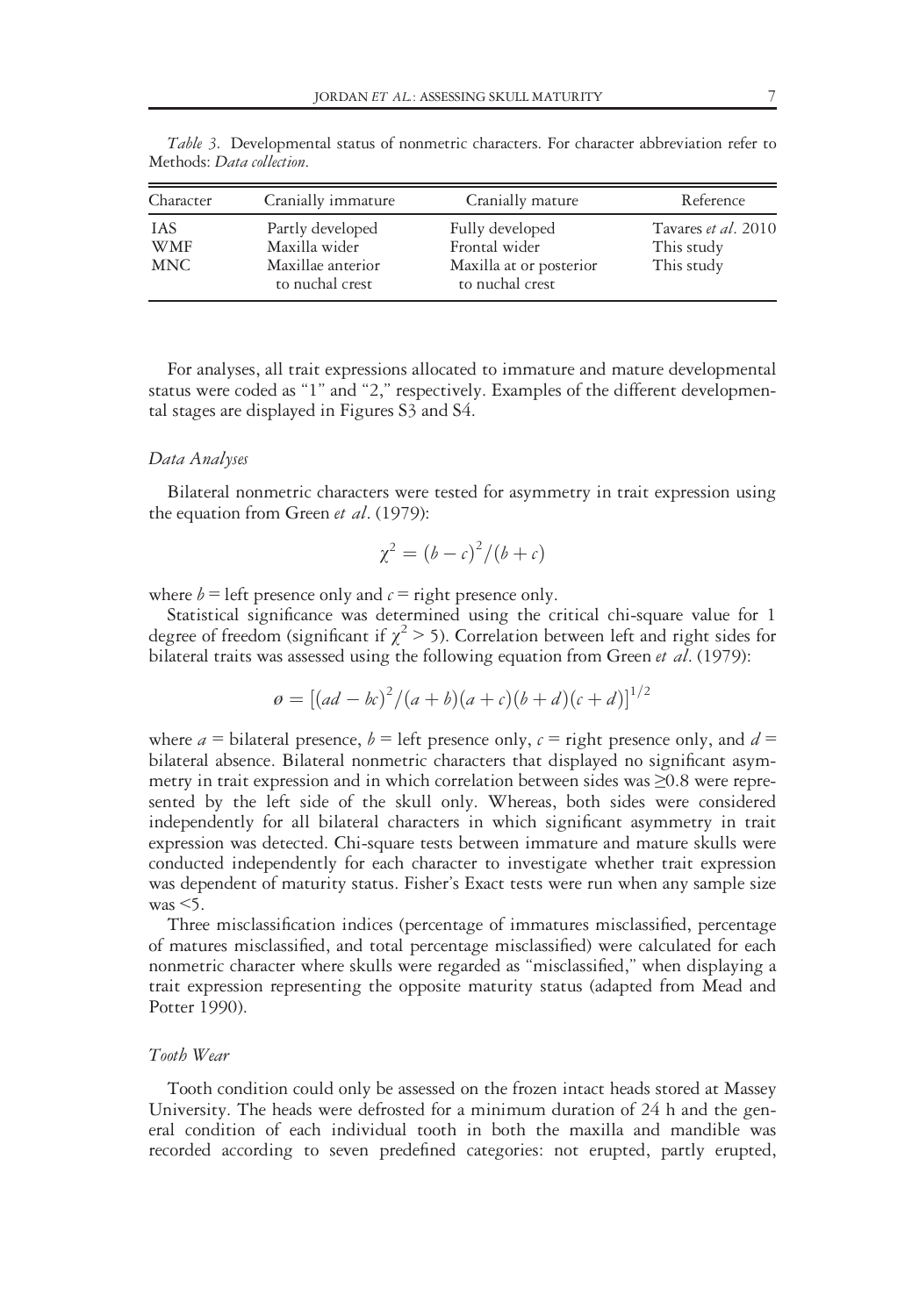normal (fully intact), partly worn, worn to gum line, damaged, and missing (NZCDP, unpublished data).

Approximately 10 or more teeth, predominantly from the middle section of the lower left mandible, had been removed from the majority of skulls for age estimation prior to commencing recordings of tooth condition; and the mandibles of several dolphins were also missing. For consistency and to maximize the number of skulls to be included for analyses, statistical analyses were therefore based only on rostral teeth from both the right and left sides. Proportion of rostral teeth in each of the seven tooth condition categories was determined for each individual skull. Nonparametric Mann-Whitney tests were applied to determine whether the median percentage per tooth condition category differed significantly (*P*-value significant at  $P > 0.05$ ) with maturity status and age class.

#### **RESULTS**

#### Cranial Sutures

Bilateral asymmetry—For 24.2% ( $n = 16$ ) of skulls, the degree of suture fusion of one or more sutures (suture 1,  $n = 7$ ; suture 2,  $n = 4$ ; suture 3,  $n = 4$ ; suture 6,  $n = 1$ ) could not be determined owing to bone damage and the presence of dried flesh. As a result, sample sizes varied between the cranial sutures assessed. No significant difference ( $P > 0.05$ ) was detected in the median degree of fusion between the left and right side for any of the sutures and the joint investigated ( $n = 14$ , Table 4).

Correlation with age—The degree of suture fusion was significantly ( $P \le 0.001$ ) and positively correlated with dolphin age, except for the supraoccipital-exoccipital

| Cranial suture | $\boldsymbol{n}$ | %    | W        | $\boldsymbol{P}$ |
|----------------|------------------|------|----------|------------------|
| $fr-in$        | 58               | 15.5 | 15       | 0.426            |
| $fr-or$        | 65               | 0.0  | $\theta$ | n/a              |
| la-fr          | 60               | 1.7  |          | >0.999           |
| max-fr         | 65               | 6.2  | 10       | 0.125            |
| na-fr          | 66               | 7.6  | 3        | 0.813            |
| pa-ex          | 61               | 8.2  | $-3$     | 0.813            |
| pa-fr          | 64               | 15.6 | $\theta$ | >0.999           |
| pa-so          | 64               | 7.8  | $-5$     | 0.625            |
| pal-max        | 63               | 1.6  | $^{-1}$  | >0.999           |
| pre-max        | 66               | 13.6 | $-15$    | 0.426            |
| pt-ba*         | 63               | 14.3 | $-25$    | 0.164            |
| pt-pal         | 64               | 1.6  |          | >0.999           |
| $so-ex$        | 65               | 0.0  | $\theta$ | n/a              |
| zy-pa-ex       | 64               | 20.3 |          | 0.839            |
|                |                  |      |          |                  |

Table 4. Wilcoxon matched-pairs signed-ranks tests for bilateral asymmetry of the degree of fusion of cranial sutures and a joint (\*) assessed on *Delphinus* sp. from New Zealand waters.

Note:  $n =$  total number;  $\% =$  percentage of pairs that differed in the degree of fusion between the right and left side for a given suture;  $W = \text{sum}$  of signed ranks, where positive and negative values indicate more advanced fusion on the right and left side of the skull, respectively;  $n/a$  = test was not conducted, because all pairs were equal. For suture abbreviation refer to Table 1.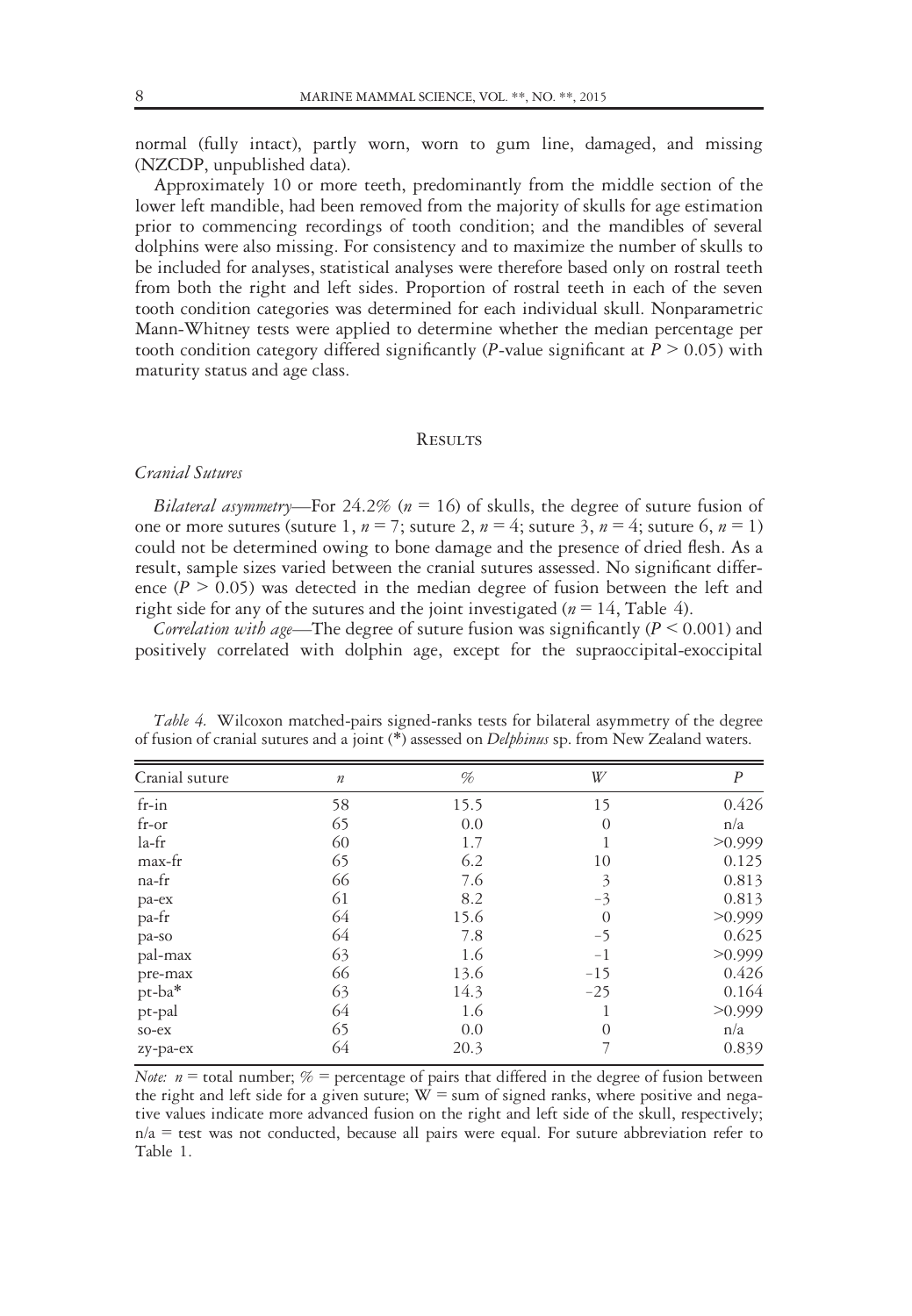|                |                  | Spearman's rank correlation |                  |
|----------------|------------------|-----------------------------|------------------|
| Cranial suture | $\boldsymbol{n}$ | coefficient $(r)$           | $\boldsymbol{P}$ |
| $fr-in$        | 41               | 0.886                       | ***              |
| $fr-fr$        | 41               | 0.867                       | ***              |
| $fr-or$        | 41               | 0.754                       | ***              |
| la-fr          | 39               | 0.761                       | ***              |
| max-fr         | 42               | 0.654                       | ***              |
| na-fr          | 42               | 0.757                       | ***              |
| pa-ex          | 40               | 0.817                       | ***              |
| pa-fr          | 42               | 0.777                       | ***              |
| pa-so          | 42               | 0.729                       | ***              |
| pal-max        | 40               | 0.682                       | ***              |
| pal-pal        | 42               | 0.645                       | ***              |
| premax-max     | 42               | 0.633                       | ***              |
| $pt-baa$       | 42               | 0.863                       | ***              |
| pt-pal         | 42               | 0.814                       | ***              |
| $so-ex$        | 40               | 0.271                       | 0.091            |
| zy-pa-ex       | 42               | 0.524                       | ***              |

Table 5. Spearman's rank correlation results for degree of suture fusion in relation to age for individual sutures of Delphinus sp. skulls from New Zealand waters.

 $\overline{Note:} \begin{array}{l} \ast \ast \ast = < 0.001. \; \mathrm{For} \; \mathrm{surface} \; \; \mathrm{refer} \; \mathrm{to} \; \mathrm{Table} \; \, 1. \\ \mathrm{a} = \mathrm{joint}. \end{array}$ 



Figure 1. Degree of suture fusion, given as a percentage, by age class for 15 cranial sutures and one joint (pt-ba) recorded on Delphinus sp. skulls from New Zealand waters. Note: Stage  $A =$ bones can be moved freely, Stage  $B =$  no movement and suture lines clearly visible, Stage  $C$  = partial obliteration, Stage D = complete obliteration; yr = year. Dolphins aged 4–5 and 15–17 yr were not available for the present study. Sutures arranged according to trend of fusion with age class (top to bottom = early fusion, progressive but variable degree of fusion, and late fusion). For suture abbreviations refer to Table 1.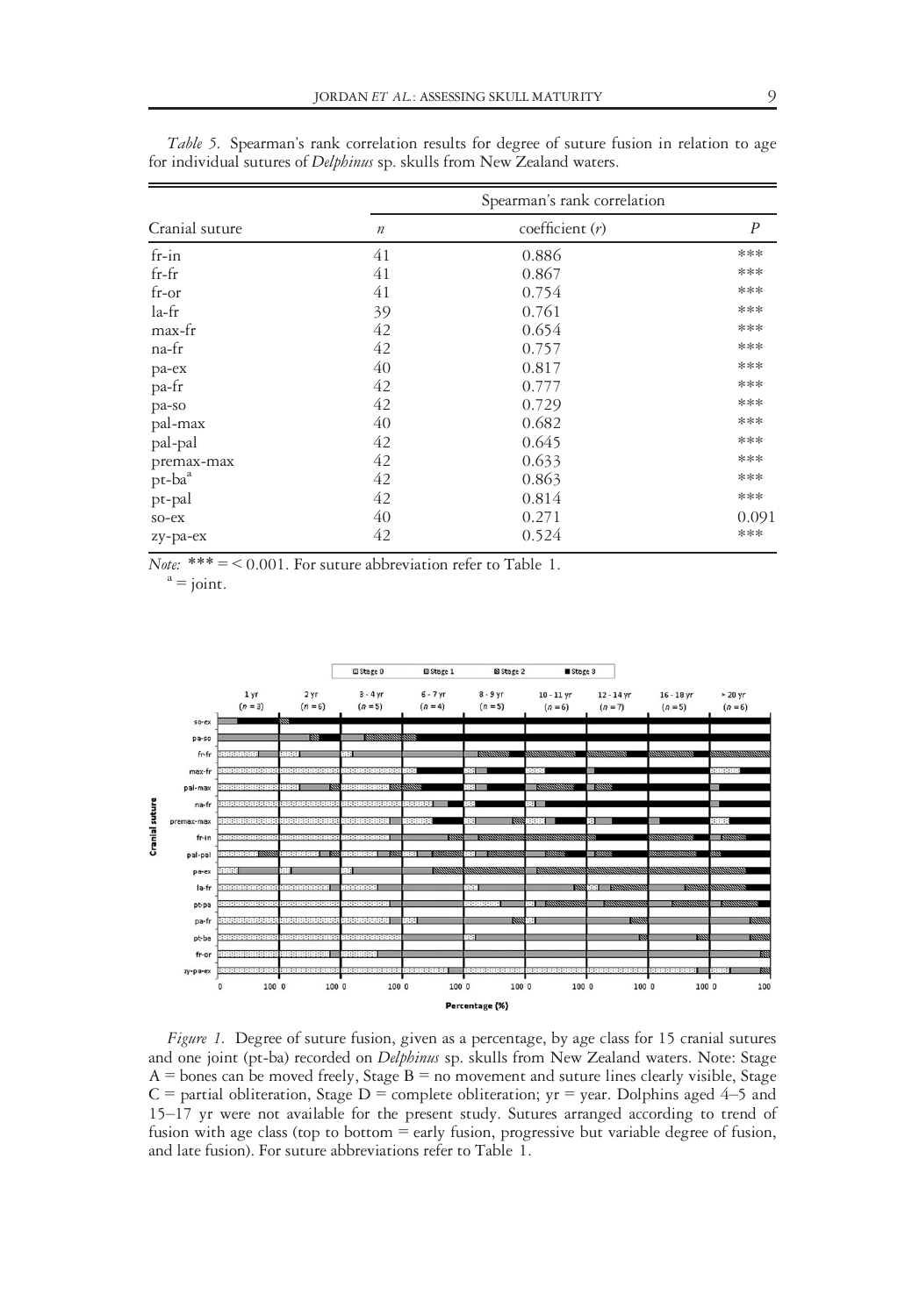(so-ex) suture. Suture obliteration was recorded in so-ex suture in dolphins as young as one year old (Table 5; Fig. 1).

Although degree of suture closure was positively correlated with age in the remaining sutures ( $n = 15$ ), the pattern of fusion was not uniform (refer to Table 5; Fig. 1). In two sutures (frontal-orbitosphenoid, fr-or; parietal-frontal, pa-fr) and the joint (pterygoid basioccipital, pt-ba), fusion stage D was never observed (dolphins aged 1 to  $\geq$ 35 yr,  $n = 47$ ). This indicated that complete obliteration of those suture lines and this joint may never occur. The zygomatic-parietal-exoccipital (zy-pa-ex) suture was characterized by delayed (partial) suture fusion, which occurred in only one individual aged  $\geq$ 20 yr, and fusion stage D, complete obliteration of the suture line, which was never observed in the sample (Fig. 1). In contrast, early suture closure (partial/complete obliteration) of the soex and parietal-supraoccipital (pa-so) sutures occurred in 100% ( $n = 6$ ) and 50%  $(n = 3)$ , respectively, of dolphins of 2 yr of age. The remaining 10 sutures displayed a progressive, but variable, advance in the degree of suture fusion with age (Fig. 1). For example, complete obliteration was recorded in individuals aged 6–7 yr for four sutures (maxilla-frontal, max-fr; nasal-fr, na-fr; palatine-maxilla, palmax, and premaxilla-maxilla, premax-max), while this suture fusion stage occurred only in dolphins aged  $\geq$ 20 yr for the lacrimal-frontal (la-fr), pa-ex, and pterygoidpalatine (pt-pal) sutures.

*Misclassification index*—The degree of fusion in  $68.8\%$  ( $n = 11$ ) of sutures investigated differed significantly ( $P \le 0.05$ ) between immature and mature skulls, with the latter having a more advanced degree of suture fusion (Fig. 2). A lack of significant difference in the degree of suture fusion between maturity categories in four sutures (fr-or, pa-fr, pt-ba, and zy-pa-ex) resulted from a very low percentage  $(3.3\% - 13.3\%)$ of advanced degree of suture closure, characterized by partial or complete suture line obliteration, in mature skulls. Conversely, early suture closure, was recorded for the so-ex suture, with advanced stages of fusion documented in 95.7% ( $n = 22$ ) of immature skulls, as observed in Figure 1.

The fr-fr and frontal-interparietal (fr-in) sutures displayed the lowest total misclassification index (6.6% and 6.8%, respectively) for immature and mature skulls combined (Table 6). Total misclassification of the remaining 13 sutures and the joint ranged from  $7.8\%$  (na-fr) to  $56.3\%$  (zy-pa-ex). Based on the criteria outlined earlier, 10 cranial sutures (fr-fr, fr-in, la-fr, max-fr, na-fr, pa-ex, pal-max, pal-pal, premax-max, and pt-pal), were deemed appropriate for the computation of the suture index (SI).

#### Suture Index

A SI (with no missing values for any suture) was calculated for 59.1% ( $n =$ 39) of the skulls preliminary categorized as cranially immature or mature. Median SI differed significantly (Mann Whitney U test:  $U = 0.5$ ,  $P < 0.001$ ) between both maturity categories. The median and range for the SI score for physically immature individuals was 1.8 and 0.0–7.0 ( $n = 18$ ), respectively, and 8.5 and 7.0–10 ( $n = 21$ ) in physically mature individuals. The interquartile ranges did not overlap (immature: 1.0–4.3, mature: 8.0–9.0). Agreement between "preliminary" cranial maturity status and cranial maturity status based on the SI was achieved for 97.4% ( $n = 38$ ) of skulls, and only one cranially immature skull was misclassified as cranially mature.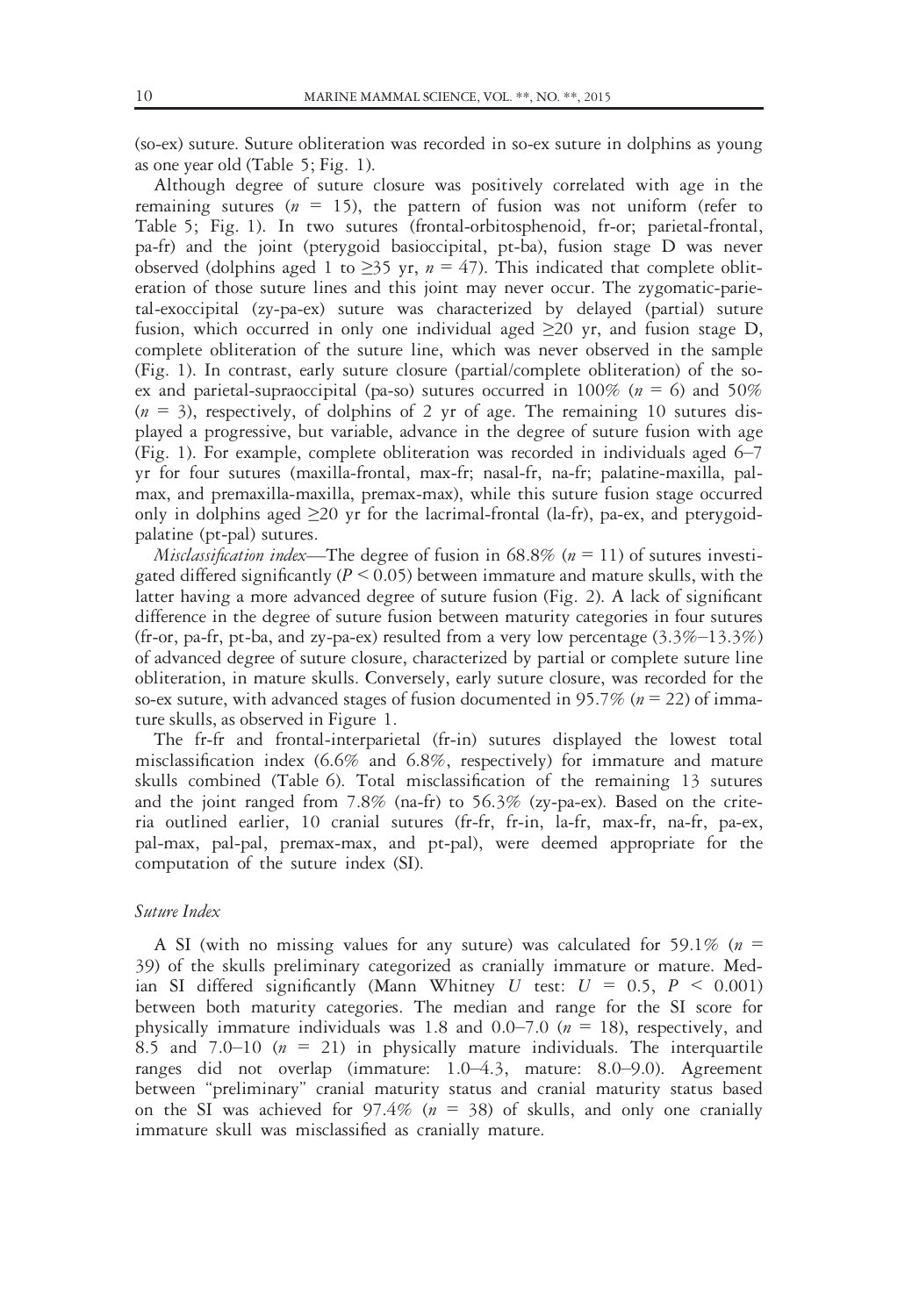

#### Cranial suture

Figure 2. Percentage frequency of the degree of suture fusion (limited vs. advanced) of 15 cranial sutures and one joint (pt-ba) (listed alphabetically) for cranially immature (Im) and mature (Mat) *Delphinus* sp. skulls. Note: Limited fusion = fusion stages A and B, advanced fusion = fusion stages C and D, numbers in parentheses represent sample size. Fisher's Exact test results for differences in the state of suture fusion between skulls preliminary classified as cranially immature and mature are also given where:  $* = P \le 0.01$ ;  $** = P \le 0.001$ . For suture abbreviations refer to Table 1.

#### Age at Cranial Maturity

A SI was calculated for 35 individuals with estimated ages and six skulls with minimum ages. Overall,  $42.9\%$  ( $n = 15$ ) and  $57.1\%$  ( $n = 20$ ) of dolphins with estimated ages were male and female, respectively.

The SI was positively correlated with age in both sexes (Spearman's rank correlation, male: correlation coefficient =  $0.901$ ,  $P \le 0.001$ ,  $n = 15$ ; female: correlation coefficient = 0.857,  $P < 0.001$ ,  $n = 20$ ). All dolphins with a calculated SI of ≥8, were ≥11 yr of age (Fig. 3). The SI calculated for all aged dolphins that had preliminarily been classified as cranially mature was higher than those of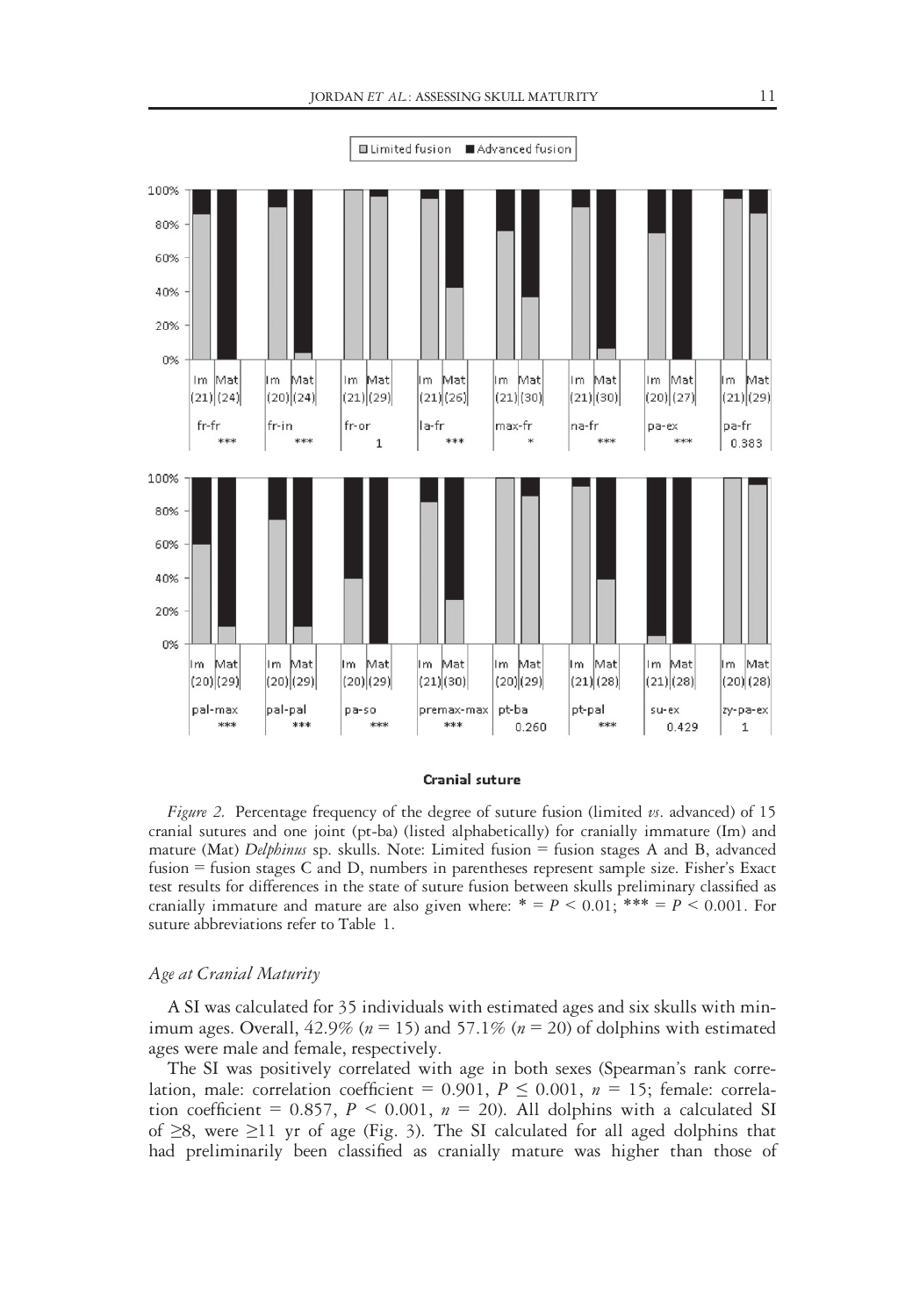|                |                  |          |                  | Percentage (%) misclassified |         |       |
|----------------|------------------|----------|------------------|------------------------------|---------|-------|
|                |                  | Immature |                  | Mature                       |         | Total |
| Cranial suture | $\boldsymbol{n}$ | %        | $\boldsymbol{n}$ | %                            | $\it n$ | %     |
| $fr-fr$        | 21               | 14.3     | 24               | 0.0                          | 45      | 6.7   |
| $fr-in$        | 20               | 10.0     | 24               | 4.2                          | 44      | 6.8   |
| na-fr          | 21               | 9.5      | 30               | 6.7                          | 51      | 7.8   |
| pa-ex          | 20               | 25.0     | 27               | 0.0                          | 47      | 10.6  |
| pal-pal        | 20               | 25.0     | 29               | 10.3                         | 49      | 16.3  |
| premax-max     | 21               | 14.3     | 30               | 26.7                         | 51      | 21.6  |
| pal-max        | 20               | 40.0     | 29               | 10.3                         | 49      | 22.4  |
| pt-pal         | 21               | 4.8      | 28               | 39.3                         | 49      | 24.5  |
| pa-so          | 20               | 60.0     | 29               | 0.0                          | 49      | 24.5  |
| la-fr          | 21               | 4.8      | 26               | 42.3                         | 47      | 25.5  |
| max-fr         | 21               | 23.8     | 30               | 36.7                         | 51      | 31.4  |
| su-ex          | 21               | 95.2     | 28               | 0.0                          | 49      | 40.8  |
| pa-fr          | 21               | 4.8      | 29               | 86.2                         | 50      | 52.0  |
| pt-ba*         | 20               | 0.0      | 29               | 89.7                         | 49      | 53.1  |
| fr-or          | 21               | 0.0      | 29               | 96.6                         | 50      | 56.0  |
| zy-pa-ex       | 20               | 0.0      | 28               | 96.4                         | 48      | 56.3  |

Table 6. Efficiency of individual sutures and a joint (\*) as cranial maturity indicators for Delphinus sp. skulls from New Zealand waters. Determined by percentage misclassification for skulls preliminary classified as cranially immature, cranially mature, and total misclassification (combined for cranially immature and mature). Sutures listed according to total percentage misclassified. For suture abbreviation refer to Table 1.

immature individuals in all except one case (WS04-34Dd: female, 10 yr old,  $SI = 7.0$ , TBL = 189 cm in length).

### Premaxilla-maxilla Fusion

Premaxilla-maxilla fusion in all individuals assessed as cranially mature (based on the SI only, see below;  $n = 36$ ) was at least 50% the length of the rostrum (Fig. 4). None of the cranially immature skulls ( $n = 30$ ) displayed premaxilla-maxilla fusion of ≥75%. All cranially immature skulls, in which premaxilla-maxilla fusion exceeded 50% of the length of the rostrum ( $n = 5$ ), were approaching cranial maturity (based on age data and/or the SI scores).

#### Total Body Length

Median total body length (TBL) differed significantly with cranial maturity status (Kruskal-Wallis:  $W = 28.110$ , df = 3, P < 0.001). Dunn's multiple comparison post hoc test revealed that cranially mature individuals had significantly larger median TBL (male: median (interquartile range) = 212.5 (205.5–220.3) cm, range = 190.0– 241.0 cm,  $n = 8$ ; female: median (interquartile range) = 198.0 (195.0–206.0) cm, range = 187.0–212.0 cm,  $n = 21$ ) than immatures of both sexes (male: median (interquartile range) = 174.0 (167.0–182.0) cm, range = 133.0–220.0 cm,  $n = 13$ ; female: median (interquartile range) = 183.0 (177.4–189.0) cm, range = 159.0–189.5 cm  $n = 12$ ). No significant difference ( $P > 0.05$ ) was detected in the median TBL between males and females. In total, 75.0% ( $n = 6$ ) of cranially mature males, but only 47.6%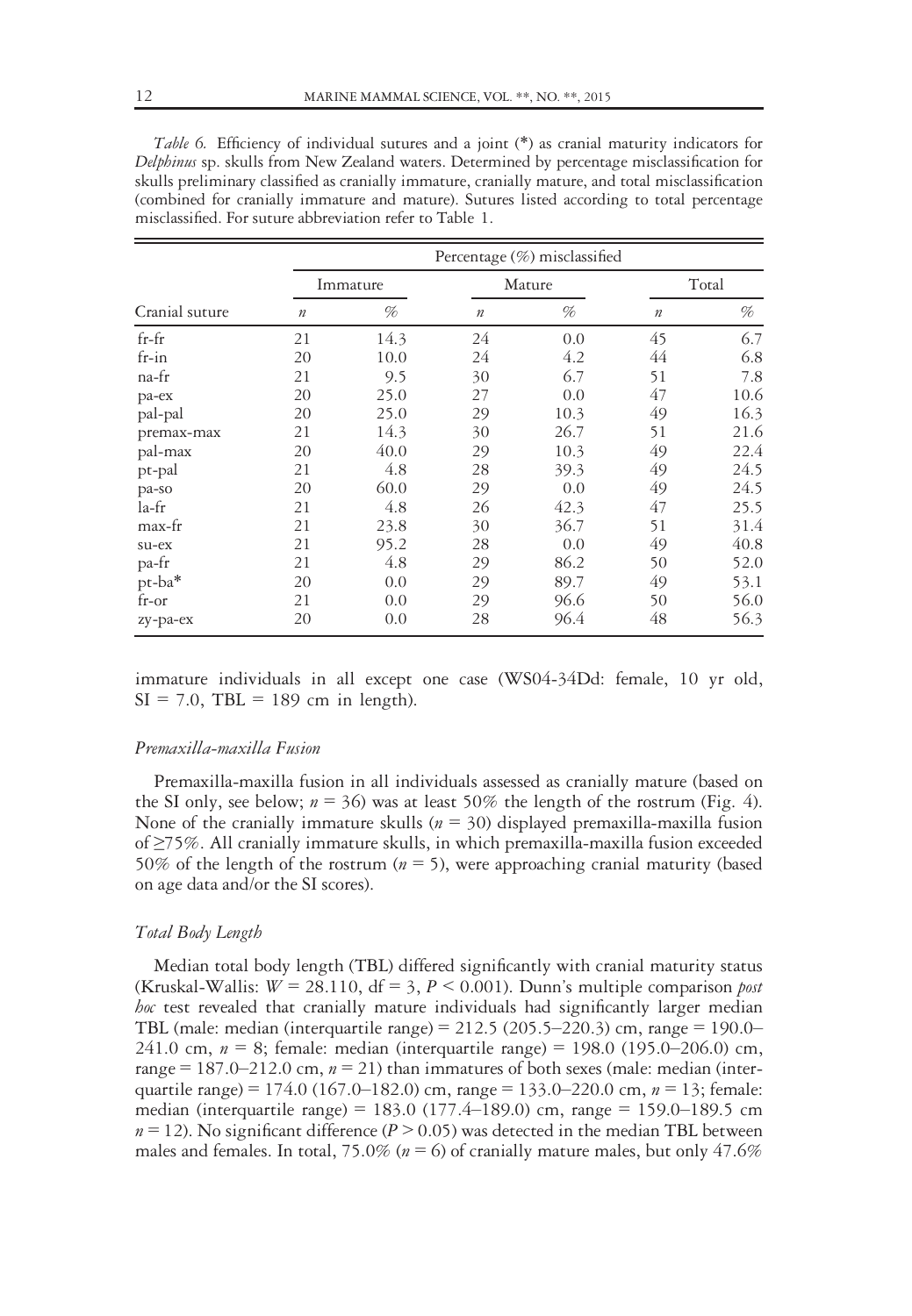

Figure 3. Suture index plotted against age (years) for *Delphinus* sp. skulls from New Zealand water, by sex and maturity status. Note:  $Im =$  cranially immature, Mat  $=$  cranially mature and unkn = of unknown cranial maturity status. Lines of best fit represent simple 2 polynomial lines for both the male (undamaged) and female (dashed) data sets.



Figure 4. Percentage frequency of five different degrees of premaxilla-maxilla fusion by cranial maturity status (based on the suture index; immature:  $n = 30$ , mature:  $n = 36$ ) for *Delphi*nus sp. from New Zealand waters. Note: percentages represent extent of fusion over the length of the rostrum from the tip; base = base of rostrum.

 $(n = 10)$  of mature females had TBLs equal to or greater than the asymptotic value for physical maturity reported by KAS (unpublished data; asymptote: males: 204.5 cm, females: 199.9 cm). Two cranially immature males (WS05-06Dd: 10 yr,  $SI = 4.0$ , TBL = 214.0cm and KS09-13Dd: 8 yr,  $SI = 6.5$ , TBL = 220.0 cm) had TBLs above the asymptote.

#### Reassessment of Cranial Maturity Status of Individual Skulls

Based on results obtained from the analysis of cranial SI data, the criteria for determining cranial maturity status were redefined. Skulls were regarded as cranially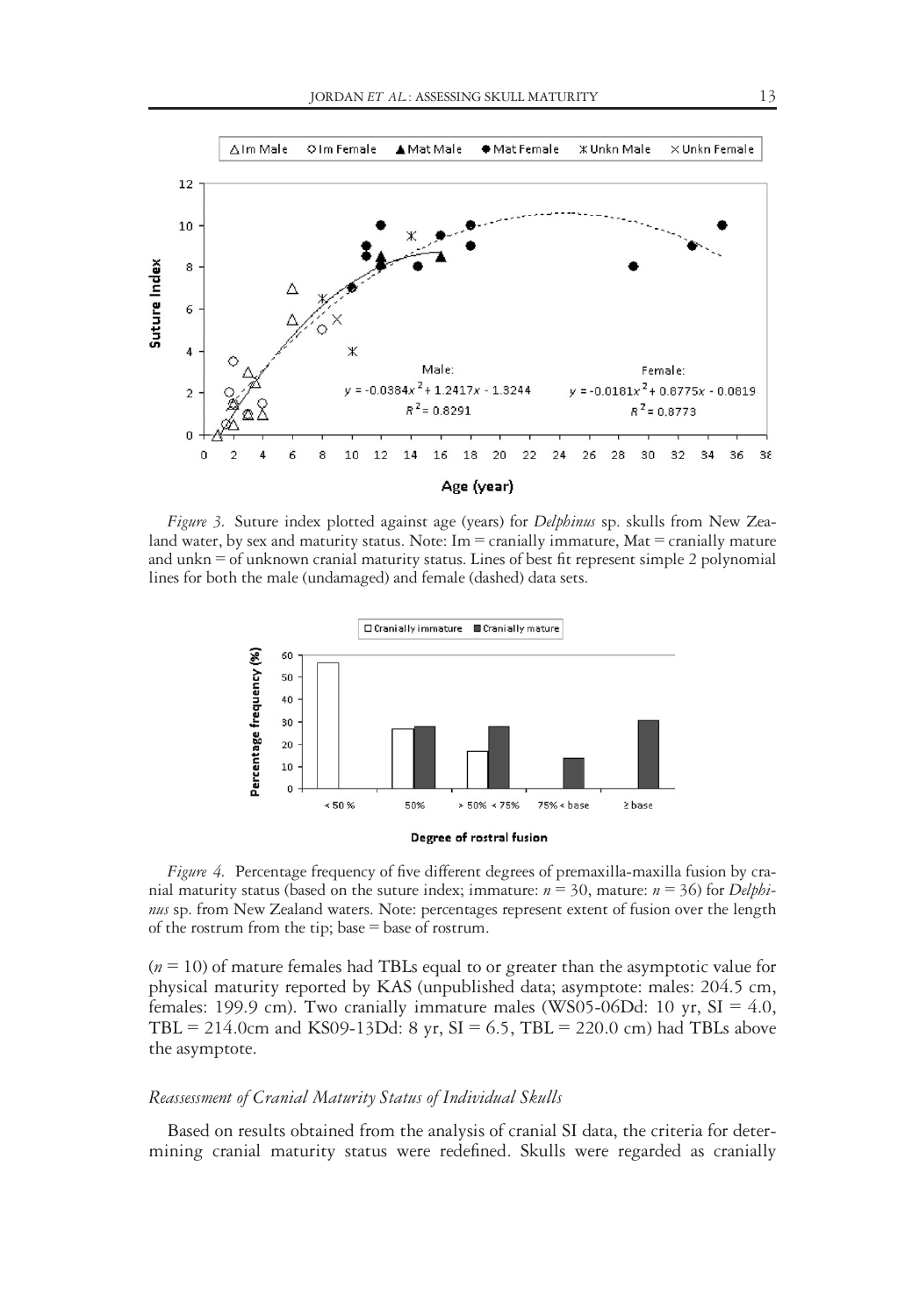mature if at least two of the following criteria were met: Criteria  $1 =$  assessed as sexually mature; Criteria  $2 =$  premaxilla-maxilla fusion equal to or greater than 75% of the length of the rostrum; Criteria  $3 = SI$  equal to or greater than 8; and Criteria  $4 =$ aged at 11 yr or older (as determined from growth layer groups in dentine tissue; see Murphy *et al.* 2014). Asymptotic TBLs were no longer considered appropriate as secondary criteria, owing to the high percentage of cranially mature females that were below 199.9 cm in length (refer to previous section). Cranial maturity status of each skull was reassessed using the new criteria prior to undertaking nonmetric analysis.

# Nonmetric Data

The interalveolar septa (IAS) of the upper and lower jaws, as well as left and right sides of the skull were identical in all individuals investigated. Consequently, one tooth row, the left maxillary, was chosen to represent the developmental status of the IAS for a given individual. Asymmetric trait expression was recorded in the advancement of the maxillae relative to the nuchal crest (MNC). Trait expressions for this character was recorded significantly more often on the right side of the skull ( $\chi^2$  > 5). Consequently, the correlation between sides was low (Table 7).

A significant difference ( $P \le 0.05$ ) in the developmental status between cranially immature and mature skulls was detected in all nonmetric characters assessed (IAS, WMF, and MNC) (Table 8). However, misclassification indices of the three characters indicated that only IAS was a relative reliable indicator of cranial maturity (see Table 9). Total misclassification of IAS was only 9.2% ( $n = 6$ ), and all the misclassified individuals were dolphins that had been originally identified as cranially immature based on their SI score. (Table 9).

#### Tooth Wear

Tooth wear could only be assessed on intact *Delphinus* sp. heads archived frozen at Massey University ( $n = 48$ ). Of those, 20.8% ( $n = 10$ ) of skulls were excluded from analyses, because several teeth had been removed from the upper jaw or were missing due to bone damage. Cranially immature skulls ( $n = 19$ ) had a significantly ( $P \le$ 0.001) higher median percentage (88.4%) of normal teeth than mature skulls (12.8%,  $n = 19$ ), while the latter had a significantly ( $P \le 0.01$ ) higher percentage of partly worn (52.0%) and damaged (4.8%) rostral teeth (Table 10). None of the immature dolphins had a tooth worn down to the gum line, while the maximum percentage of completely worn teeth in mature individuals was 11.0% with a median percentage of 5.3%. There was no significant difference in percentages of unerupted teeth between maturity categories (Table 10).

Table 7. Comparison of occurrence frequency of trait expression between sides of bilateral nonmetric cranial characters. Note: -- = bilateral absence; +- = left presence and right absence;  $-+$  = left absence and right presence;  $++$  = bilateral presence;  $\chi^2$  = difference between sides (Chi-square significant at  $>5$  for 1 degree of freedom);  $\ell =$  correlation between sides; values in  $\text{bold} = \text{significance}$ . For character abbreviation refer to Methods: *Data collection*.

| Character                | $-\!$ $\!-$ | ⊤– | -- |          |    | $\sim$                         |                |
|--------------------------|-------------|----|----|----------|----|--------------------------------|----------------|
| <b>WMF</b><br><b>MNC</b> | ١4<br>20    | -  |    | 28<br>∠∪ | 64 | 2.0<br>12 <sub>2</sub><br>14.) | 0.888<br>0.569 |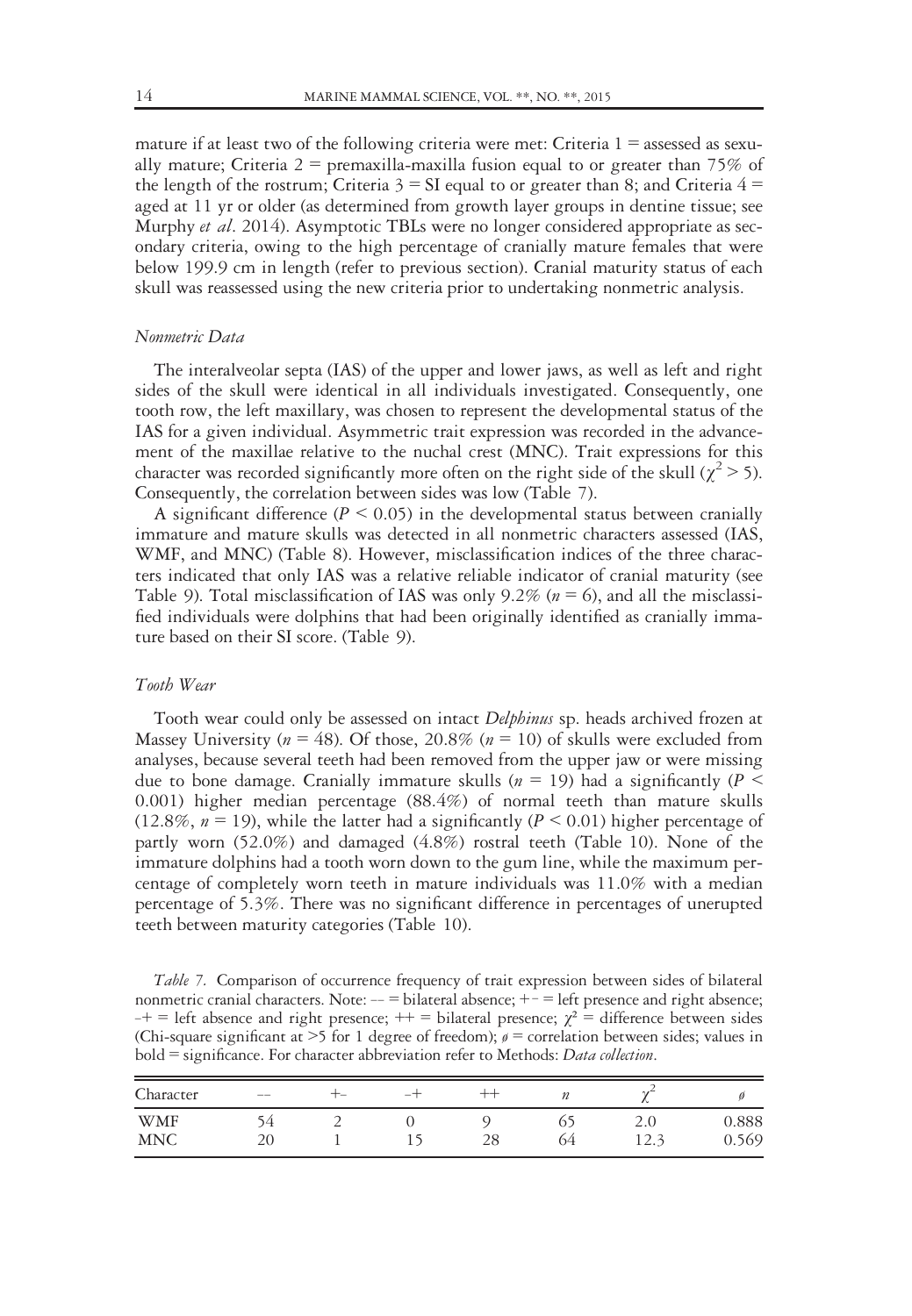|            |           | <i>n</i> per developmental<br>status |        | Chi-square          |      |
|------------|-----------|--------------------------------------|--------|---------------------|------|
| Character  | Total $n$ | lm                                   | Mat    | $\gamma^2$ (df = 1) |      |
| <b>IAS</b> | 65        | 22, 6                                | 0, 37  | FE                  | ***  |
| <b>WMF</b> | 65        | 8,20                                 | 0, 37  | FE                  | ***  |
| MNC(L)     | 64        | 25, 4                                | 18, 17 | FE                  | ***  |
| MNC(R)     | 64        | 18, 11                               | 11, 24 | 4.836               | 0.02 |

Table 8. Chi-square test results of developmental status in cranially immature (Im) and mature (Mat) Delphinus sp. skulls from New Zealand waters.

*Note:* (L) and  $(R)$  = left and right side of the skull, respectively; numbers separated by comma  $=$  where first number  $=$  number of individuals displaying an immature developmental status and second number = number of individuals displaying a mature developmental status;  $FE =$ Fisher's Exact test, which was used when sample size in any cell was  $\leq$ 5; values in bold = P  $\leq$  $0.05$ ; \*\* = < 0.01; \*\*\* = < 0.001. For character abbreviation refer to Methods: Data collection.

Table 9. Efficiency of the developmental status of nonmetric characters as cranial maturity indicators for Delphinus sp. skulls from New Zealand waters, as determined by percentage misclassification for skulls assessed as cranially immature and mature, and total misclassification (combined for physically immature and mature dolphins).

|                     |                  |      |                  | Percentage (%) misclassified |                  |       |  |
|---------------------|------------------|------|------------------|------------------------------|------------------|-------|--|
|                     | Immature         |      | Mature           |                              |                  | Total |  |
| Nonmetric character | $\boldsymbol{n}$ | %    | $\boldsymbol{n}$ | %                            | $\boldsymbol{n}$ | %     |  |
| <b>IAS</b>          | 28               | 21.4 | 37               |                              | 65               | 9.2   |  |
| <b>WMF</b>          | 28               | 60.7 | 37               |                              | 65               | 26.2  |  |
| MNC(L)              | 29               | 13.8 | 35               | 51.4                         | 64               | 34.4  |  |
| MNC(R)              | 29               | 37.9 | 35               | 51.4                         | 64               | 34.4  |  |

Note: (L) and  $(R)$  = left and right side of the skull, respectively; For character abbreviation refer to Methods: Data collection.

#### **DISCUSSION**

This is the first study to assess cranial maturity in *Delphinus* sp. inhabiting New Zealand waters. In all skulls assessed, sutures located on the occipital region of the braincase were the earliest to fuse (i.e. supraoccipital-exoccipital, so-ex; parietal-supraoccipital, pa-so; and parietal-exoccipital, pa-ex). Early fusion of those sutures was previously observed in common (González 2002) and Risso's dolphins, Grampus griseus (Chen et al. 2011). In the present study, partial obliteration of the frontal-orbitosphenoid (fr-or) and zygomatic-parietal-exoccipital (zy-pa-ex) sutures were only recorded in dolphins aged  $\geq 18$  yr, and complete obliteration of these sutures was never observed. This again is consistent with patterns of fusion observed in other odontocetes such as *Stenella* sp., in which fused suture lines related to the squamosal and orbitosphenoid were only reported in some older, physically mature individuals (Perrin 1975). Likewise, Chen et al. (2011) observed that sutures on the lateral sides of the braincase of Risso's dolphins only showed signs of fusion in some of the mature skulls investigated.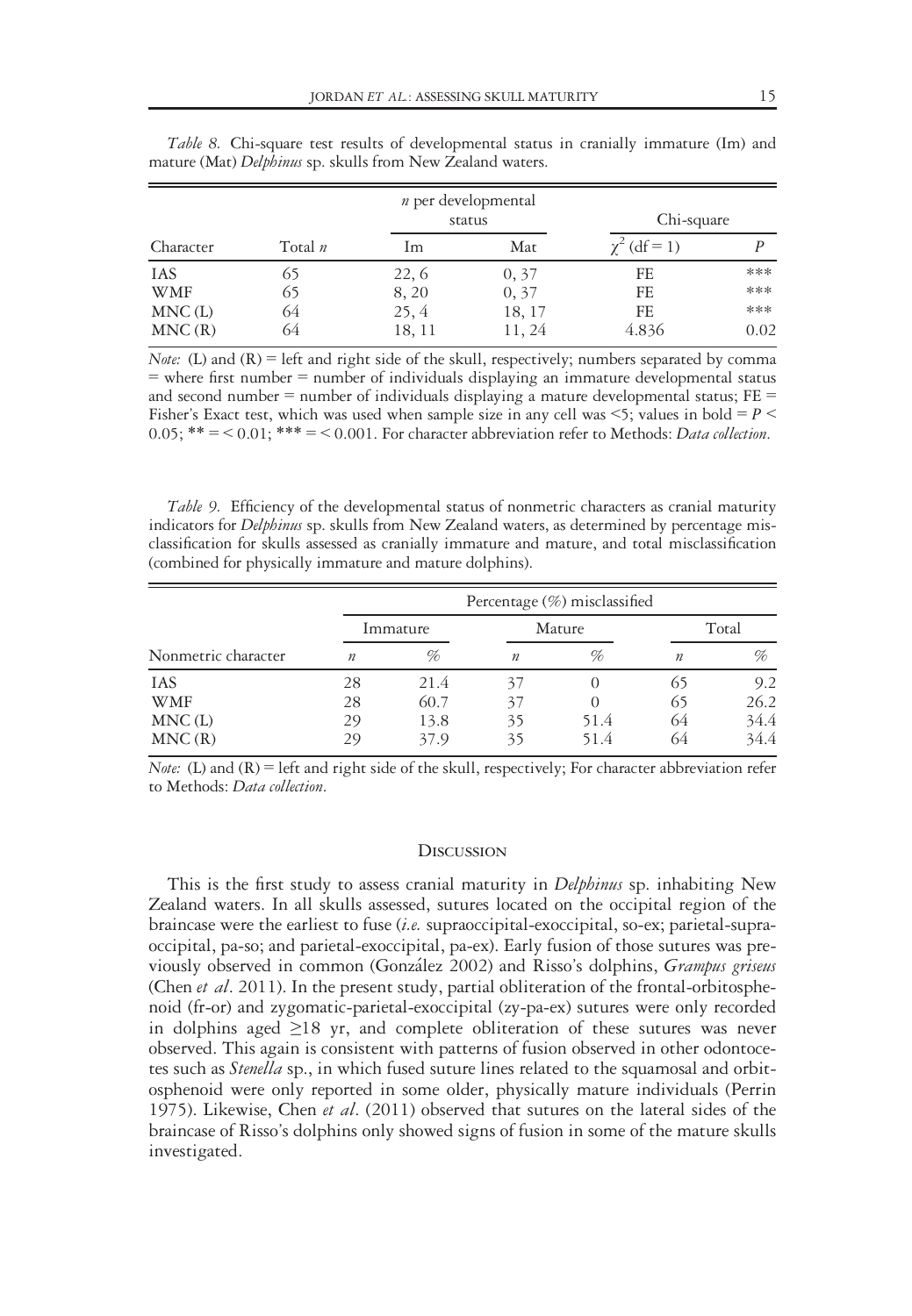|                    | Immature            |               | Mature              | Mann         |      |                  |
|--------------------|---------------------|---------------|---------------------|--------------|------|------------------|
|                    | $(n=19)$            |               | $(n=19)$            | Whitney $U$  |      |                  |
| Tooth<br>condition | Median<br>(I.Q.R.)  | Range         | Median<br>(I.Q.R.)  | Range        | U    | $\boldsymbol{P}$ |
| Not erupted        | $0(0-0.5)$          | $0 - 9.1$     | $0(0-1.76)$         | $0 - 38.3$   | 154  | 0.437            |
| Partly             | $2.4(1.2-3.4)$      | $0 - 7.5$     | $1.1(0.0-2.4)$      | $0 - 13.1$   | 112  | 0.047            |
| Normal             | $88.6(60.1 - 96.5)$ | $17.1 - 97.9$ | $12.8(5.5-30.3)$    | $0 - 91.8$   | 31   | ***              |
| Partly worn        | $2.3(0.0-31.9)$     | $0 - 68.3$    | $52.0(41.9 - 58.5)$ | $3.5 - 91.7$ | 85   | ***              |
| Worn to gum        | $0(0-0.0)$          | $0.0 - 0.0$   | $5.3(2.7-11.3)$     | $0 - 26.7$   | n/a  | n/a              |
| Damaged            | $0(0.0-5.6)$        | $0 - 24.4$    | $4.8(2.4 - 16.6)$   | $0 - 53.6$   | 88.5 | **               |
| Missing            | $0(0-0.0)$          | $0 - 1.2$     | $0(0.0-2.6)$        | $0 - 17.3$   | 125  | 0.037            |

Table 10. Percentage frequency of rostral teeth per tooth condition category ( $n = 7$ ) separately for cranially immature and mature *Delphinus* sp. skulls from New Zealand waters. Mann-Whitney  $U$  test results for differences with maturity status are also given.

Note: I.Q.R = interquartile range; P-value in bold =  $\leq 0.05$ ; \*\* =  $\leq 0.01$ ; \*\* =  $\leq 0.001$ ; n/a = test could not be performed as standard deviation of immature data set was zero.

In the current study, misclassification of cranial maturity status based on individual sutures exceeded 50% in a quarter of all cranial sutures assessed (frontal-orbitosphenoid, fr-or; parietal-frontal, pa-fr; pterygoid-basioccipital, pt-ba; zygomatic-parietalexoccipital, zy-pa-ex), and the degree of fusion of those sutures was, therefore, not indicative of maturity status. These findings concur with Perrin (1975) and González (2002), who also demonstrated that only part of all cranial sutures investigated displayed a consistent pattern of fusion with maturity status and age (e.g., 34.4% in D. delphis, González 2002). In the present study, the frontal-frontal (fr-fr) and frontalinterparietal (fr-in) sutures provided the lowest total percentage misclassification (6.7% and 6.8%, respectively). Similarly, fr-in suture was reported as the best indicator for assessing sexual maturity in Risso's dolphins (Chen et al. 2011). The degree of fusion of the nasal bones, the exoccipital bone, pterygoids, and the zygomatic process of squamosal were used for determining cranial maturity status in Delphinus skulls from the western South Atlantic (Brazil, Uruguay, and Argentina; Tavares et al. 2010). With the third lowest total percentage misclassification of 7.8%, degree of fusion of the nasal bones was also deemed a relatively good indicator of cranial maturity in the present study. Thus, the lowest total percentage misclassification in the present study was obtained for sutures located at the vertex of the skull (fr-fr, fr-in, and na-fr). Important muscle groups related to the nasal complex attached at the vertex region (Mead 1975), and the relative late fusion of sutures related to the breathing complex could be indicative of extended growth of this functional complex (González 2002). Fusion rate of these sutures was of intermediate status in the present study. However, this observation could be an artifact of small sample size.

The calculated suture index (SI) suggests that cranial maturity in *Delphinus* sp. from New Zealand waters is attained at approximately 11 yr of age (pooled for both sexes). This finding is comparable to the estimated age at cranial maturity (11 yr) in the D. delphis from Argentinean waters (González 2002). A life history study conducted on 39 female *D. delphis* from Japanese waters reported that 89.7% ( $n = 35$ ) of sexually mature individuals were >9 yr of age (Takahashi et al. 2006), which is in line with what has been determined in other studies on *D. delphis* worldwide (e.g., Danil and Chivers 2007; Westgate 2007; Murphy et al. 2009). Given that growth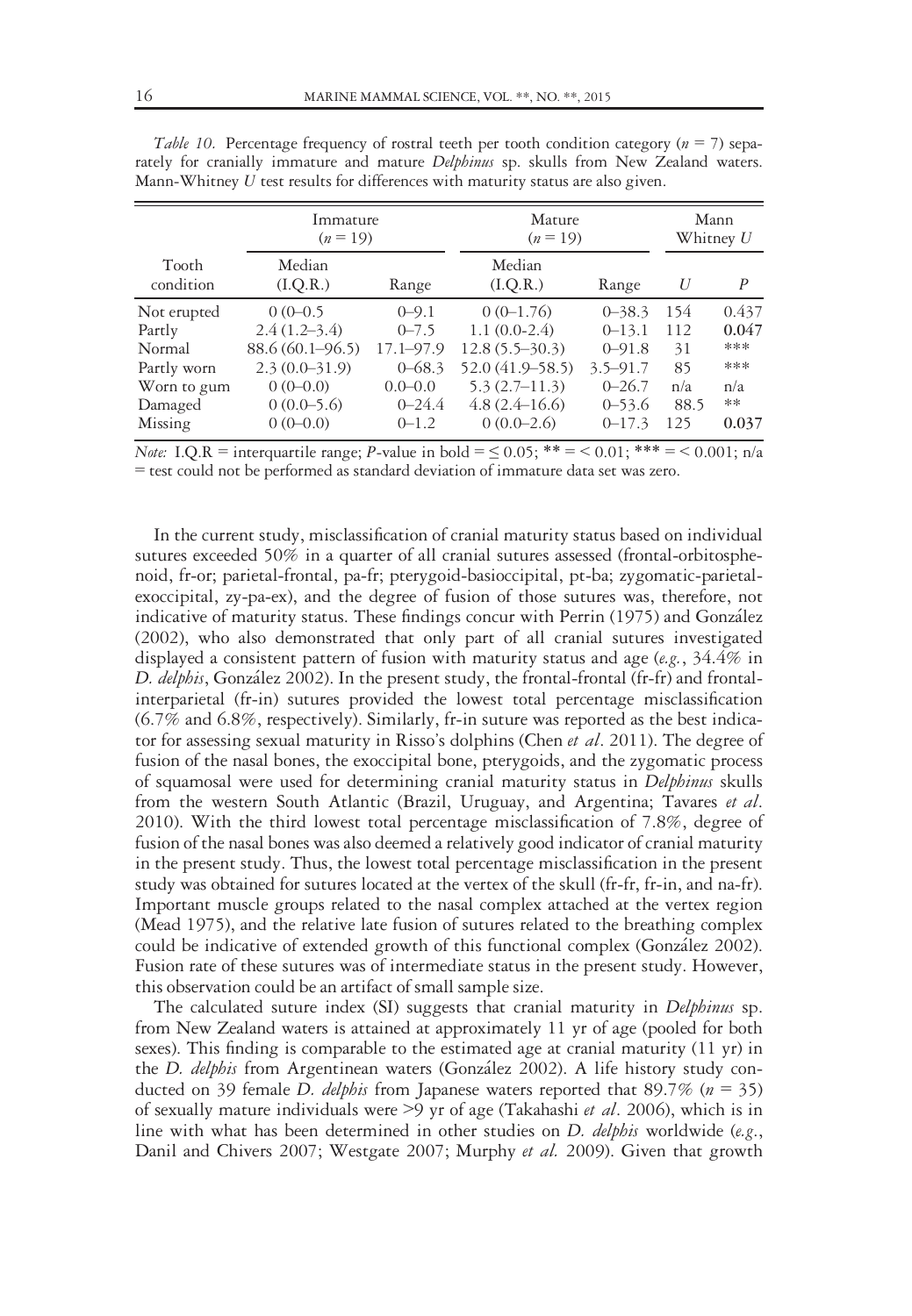continues in odontocetes after attainment of sexual maturity (Chivers 2009), this indicates that cranial maturity may be attained at an older age than previously reported (approximately 5 yr) for Japanese D. delphis in Amaha (1994). The cut-off point for cranial maturity in the current study might be set very conservatively, due to the small sample size. Nonetheless, cranial maturity attainment at  $ca$ . 11 yr complies with the age at physical maturity (APM) proposed for female *D. delphis* in Irish waters (females attained asymptotic length at  $ca$ . 9 yr, based on the single Gompertz growth model; Murphy and Rogan 2006), and is similar to the estimated APM for male D. delphis in the larger eastern North Atlantic (12 yr, Murphy et al. 2005).

Length of premaxilla-maxilla fusion of all skulls regarded as cranially mature (based on the SI) was  $\geq$ 50% of the length of the rostrum (from the tip to the base), indicating that all skulls with premaxilla-maxilla fusion of <50% have not yet attained cranial maturity and should be regarded as cranially immature. The finding that premaxilla-maxilla (premax-max) fusion along the rostrum was >50% in 16.7%  $(n = 5)$  of skulls assessed as cranially immature highlights that this criterion was not a reliable indicator of cranial maturity. As none of the skulls assessed as cranially immature displayed fusion of  $\geq 75\%$  of the rostrum, Delphinus sp. skulls from New Zealand waters with premaxilla-maxilla fusion of  $\geq$ 75% can be regarded as cranially mature. Interestingly, the extent of premaxilla-maxilla fusion at cranial maturity in New Zealand skulls is substantially less than Japanese *D. delphis*, where "premaxillamaxilla fusion up to the base of the rostrum" (over the entire length of the dorsal aspect of the rostrum) indicated cranial maturity. However, as both the rate and extent of premax-max fusion can differ between *Delphinus* sp. populations (Amaha 1994), this might account for the differences observed between both studies. Delphinus sp. off New Zealand attain a larger skull size (maximum CBL =  $494.9$  mm; Jordan 2012) compared to *D. delphis* off Japan (457.3 mm; Amaha 1994), and differences in skull size might influence degree and extent of rostral fusion, though this would require further investigation.

In the present study, none of the three nonmetric characters assessed were found to be absolute indicators of cranial maturity in New Zealand Delphinus sp. The lowest misclassification was obtained for the developmental status of interalveolar septa (IAS) in the left maxillary tooth row (IAS; 9.2%). IAS was previously employed in determining cranial maturity status in *Delphinus* inhabiting the western South Atlantic Ocean, where fully developed septa were regarded as an indication for maturity (Tavares et al. 2010). However, while IAS were fully developed in all mature skulls in the present study (misclassification of 0.0%), 21.4% ( $n = 6$ ) of cranially immature individuals also displayed fully developed septa and were misclassified as cranially mature. Given that the SI suggested that cranial maturity is not attained until at least 11 yr of age, it is not surprising that the IAS of some skulls in the current study were fully developed before the onset of cranial maturity.

Preliminary findings suggest that tooth condition could, to some degree, be used as a cranial maturity indicator. As expected, cranially immature dolphins had a significantly higher percentage (88.6%) of normal (fully intact) teeth as compared to mature dolphins (12.8%), while the latter had a significantly higher percentage of partly worn (52.0%) and damaged (4.8%) teeth. Presence of fully worn rostral teeth provided evidence for cranial maturity, as no immature dolphin possessed teeth that were worn down to the gum line. The youngest dolphin with fully worn (one or more) teeth was 12 yr of age (KS08-09Dd). Degree of tooth wear has been employed as an aging technique in several terrestrial mammals (Morris 1972). However, owing to individual variation in tooth wear and interobserver bias, precision of this method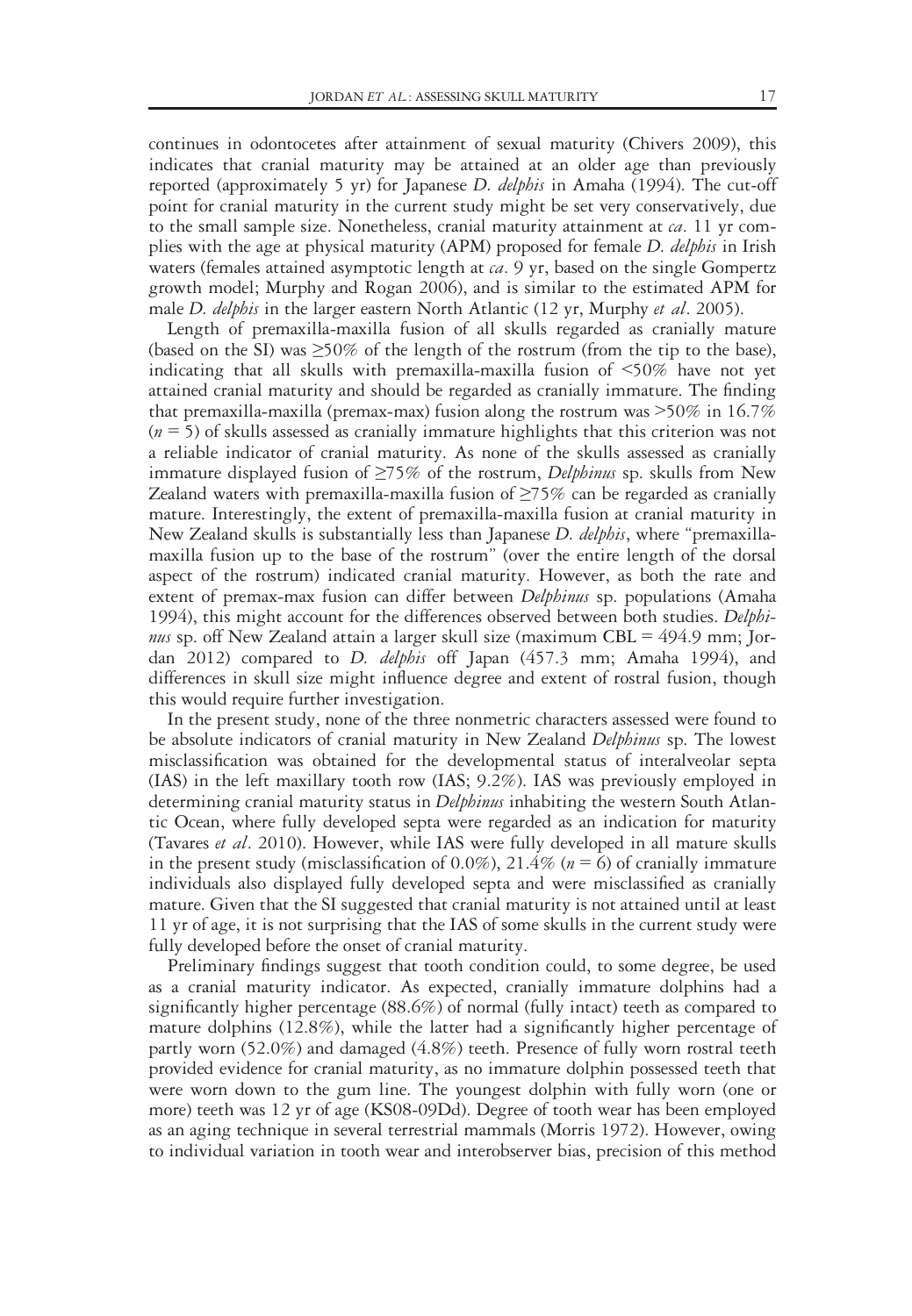is limited (Robinson 1979). In the present study, small sample sizes prevented analyses of tooth wear related to age classes and such research, therefore, warrants further investigation.

Results presented here suggest that New Zealand Delphinus sp. skulls should be regarded as cranially mature if at least two of the following criteria are met: Criteria  $1 =$  assessed as sexually mature; Criteria  $2 =$  premaxilla-maxilla fusion equal to or greater than 75% of the length of the rostrum; Criteria  $3 = SI$  equal to or greater than 8; and Criteria  $4 =$  aged at 11 yr or older (as determined from growth layer groups in dentine tissue). Until further data becomes available, asymptotic TBLs should not be considered when assessing cranial maturity status. Although sample sizes were small, Jordan (2012) recommended that, in the interim until further work is undertaken, New Zealand Delphinus sp. should be regarded as a large form of D. delphis. This was based on assessments of taxonomic status using rostrum length to zygomatic width ratios (RL/ZW = 1.49, 1.39–1.61 range,  $n = 21$ ), the Kalya Index (108.1, 100.3– 125.6,  $n = 58$ ) and tooth counts (left maxillary: 50, 45–55,  $n = 19$ ). Thus, the criteria outlined above could be used to assess cranial maturity status in studies undertaken on other geographic populations of *D. delphis*.

#### **ACKNOWLEDGMENTS**

The authors thank Department of Conservation and Massey University staff whom assisted with carcass recoveries or assisted with postmortem examinations. Special thanks extend to Karl McLeod, Martin Stanley, Steph Watts, Phil Brown, Thelma Wilson, Rory Renwick (DOC) and Padraig Duignan, Mana Stratton, Wendi Roe, Gareth Jones, Laureline Meynier, Monica Bando, Mike Hogan, Sonja Clemens, and the many C-MRG postgraduates (MU), all of whom have contributed significantly. We acknowledge Rochelle Constantine (University of Auckland) for molecular sex determination conducted on one of the carcasses and Tangata Whenua for supporting the postmortem investigations by allowing short-term retention of the crania for ongoing scientific investigation. We wish to thank Ewan Fordyce, Wendi Roe, Andrew Westgate, and an anomyous reviewer for their comments on previous drafts of this manuscript. Research was conducted under research permits RNW/22/2003/182 and RNW/ HO/2008/03 issued to KAS by the New Zealand Department of Conservation. SM was supported by a Marie Curie International Outgoing Fellowship within the Seventh European Community Framework Programme.

#### LITERATURE CITED

- Amaha, A. 1994. Geographic variation of the common dolphin, Delphinus delphis (Odontoceti: Delphinidae). Ph.D. thesis, Tokyo Univeristy of Fisheries, Tokyo, Japan. 211 pp.
- Amaral, A. R., L. B. Beheregaray, K. Bilgmann, et al. 2012a. Seascape genetics of a globally distributed, highly mobile marine mammal: the short-beaked common dolphin (Delphinus). PLOS ONE 7:e31482.
- Amaral, A., L. Beheregaray, K. Bilgmann, et al. 2012b. Influences of past-climate changes on historical population structure and demography of a cosmopolitan marine predator, the common dolphin (genus Delphinus). Molecular Ecology 21:4854–4871.
- Bell, C. H., C. M. Kemper and J. G. Onran. 2002. Common dolphins *Delphinus delphis* in Southern Australia: A morphometric study. Australian Mammalogy 24:1–10.
- Calzada, N., A. Aguilar, C. Lockyer and E. Grau. 1997. Patterns of growth and physical maturity in the western Mediterranean striped dolphin, Stenella coeruleoalba (Cetacea: Odontoceti). Canadian Journal of Zoology 75:632–637.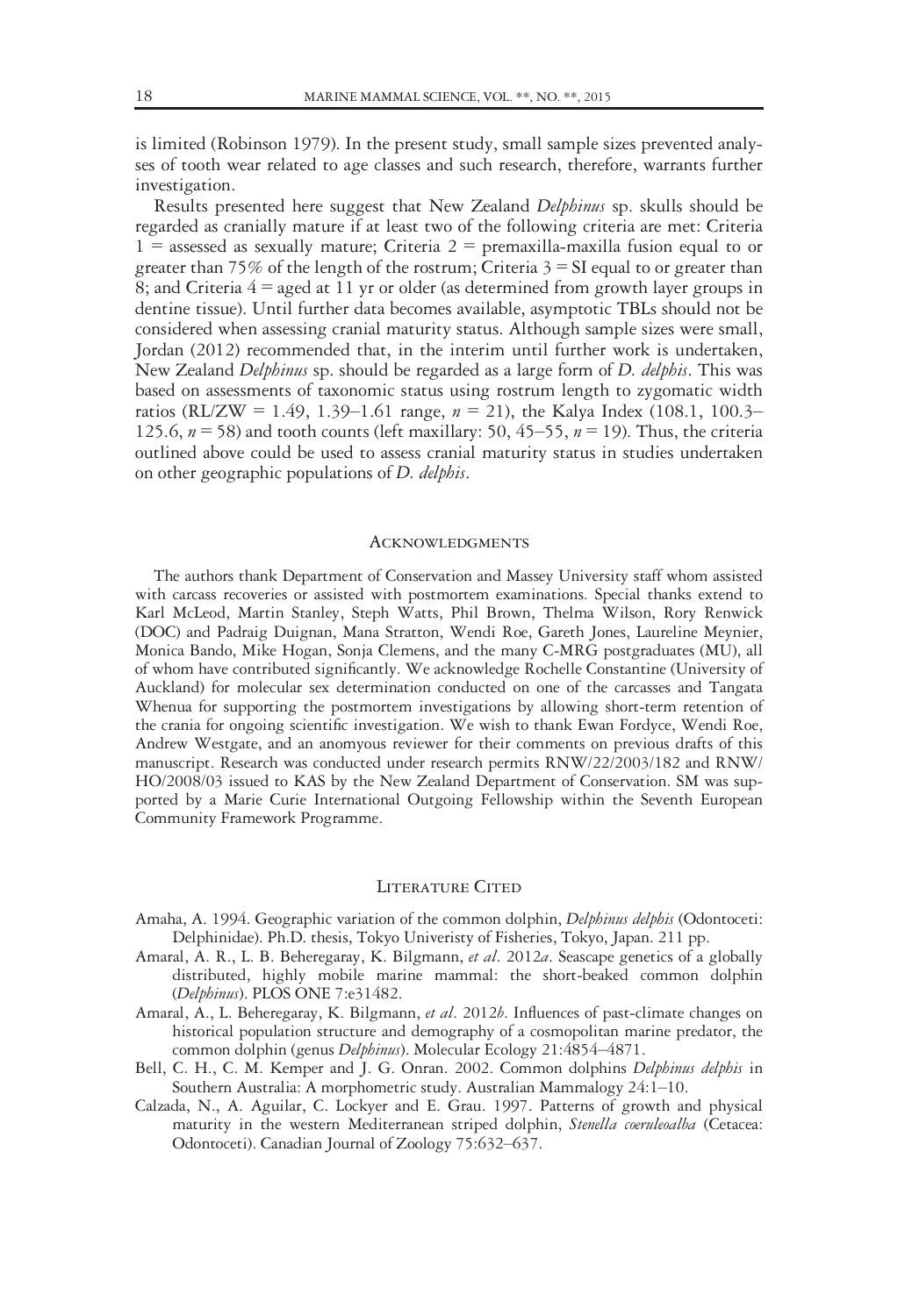- Chen, I., L. S. Chou, Y.-J. Chen and A. Watson. 2011. The maturation of skulls in postnatal Risso's dolphins (Grampus griseus) from Taiwanese waters. Taiwania 56:177–185.
- Chivers, S. J. 2009. Cetacean life history. Pages 215–220 in W. F. Perrin, B. Würsig and J. G. M. Thewissen, eds. Encyclopedia of marine mammals. 2nd edition. Academic Press, San Diego, CA.
- Dailey, M. A., and W. F. Perrin. 1973. Helminth parasites of porpoises of the genus Stenella in the Eastern Tropical Pacific, with descriptions of two new species: Mastigonema stenellae gen. et sp. n. (Nematoda: Spiruroidea) and Zulophotrema pacificum sp.n.n (Trematoda: Digenea). Fisheries Bulletin 71:455–471.
- Danil, K., and S. J. Chivers. 2007. Growth and reproduction of female short-beaked common dolphins, Delphinus delphis, in the eastern tropical Pacific. Canadian Journal of Zoology 85:108–121.
- Di Natale, A., and A. Mangano. 1983. Biological distribution: New data on the sperm whale, Physeter macrocephalus L., in the central Mediterranean Sea. Rapports et Procès-Verbaux des Réunions Counseil Permanent International pour L'Exploration de la Mer 28:183-184.
- Evans, W. E. 1994. Common dolphin, white-bellied porpoise, *Delphinus delphis*, Linnaeus, 1758. Pages 191–224 in S. H. Ridgway and R. Harrison, eds. Handbook of marine mammals, 1st edition. University Press, London, U.K.
- Fordyce, R. E. 2009. Cetacean evolution. Pages  $201-207$  in W. F. Perrin, B. Würsig and J. G. M. Thewissen, eds. Encyclopedia of marine mammals, 2nd edition. Academic Press, San Diego, CA.
- Galatius, A., A. Berta, A. S. Frandsen and R. N. P. Godall. 2011. Interspecific variation of ontogeny and skull shape among porpoises (Phocoenidae). Journal of Morphology 272:136–148.
- González, P. M. 2002. Crecimiento y desarrollo corporal en delfines comunes (Delphinus delphis Linnaeus, 1758) del Mar Argentino [Growth and body development in common dolphins (Delphinus delphis Linnaeus, 1758) from the Argentine Sea]. M.Sc. thesis, Universidad Nacional de Mar del Plata, Mar del Plata, Argentina. 113 pp.
- Green, R. F., J. M. Suchey and D. V. Gokhale. 1979. The statistical treatment of correlated bilateral traits in the analysis of cranial material. American Journal of Physical Anthropology 50:629–634.
- Heyning, J. E., and G. M. Lento. 2002. The evolution of marine mammals. Pages 38–72 in A. R. Hoelzel, ed. Marine mammal biology: An evolutionary approach. 1st edition. Blackwell Publishing, Oxford, U.K.
- Heyning, J. E., and W. F. Perrin. 1994. Evidence for two species of common dolphin (Genus Delphinus) from the eastern North Atlantic. Los Angeles County Museum of Natural History Contributions in Science 442:1–35.
- Jefferson, T. A., and K. Van Waerebeek. 2002. The taxonomic status of the nominal dolphin species Delphinus tropicalis van Bree, 1971. Marine Mammal Science 18:787–818.
- Jefferson, T. A., S. Leatherwood and M. A. Webber. 1993. Marine mammals of the world. FAO Species Identification Guide. Food and Agriculture Organization, Rome, Italy.
- Jordan, F. F. J. 2012. Skull morphometry of the common dolphin, *Delphinus* sp., from New Zealand waters. M.Sc. thesis, Massey University, Auckland, New Zealand. 242 pp.
- Mead, J. G. 1975. Anatomy of the external nasal passages and facial complex in the Delphinidae (Mammalia: Cetacea). Smithsonion Contributions to Zoology 207:1–72.
- Mead, J. G., and C. W. Potter. 1990. Natural history of bottlenose dolphins along the central Atlantic coast of the United States. Pages 165–195 in S. Leatherwood and R. R. Reeves, eds. The bottlenose dolphin. Academic Press, San Diego, CA.
- Morris, P. 1972. A review of mammalian age determination methods. Mammal Review 2:69– 104.
- Murphy, S., and E. Rogan. 2006. External morphology of the short-beaked common dolphin Delphinus delphis: Growth, allometric relationships and sexual dimorphism. Acta Zoologica 87:315–329.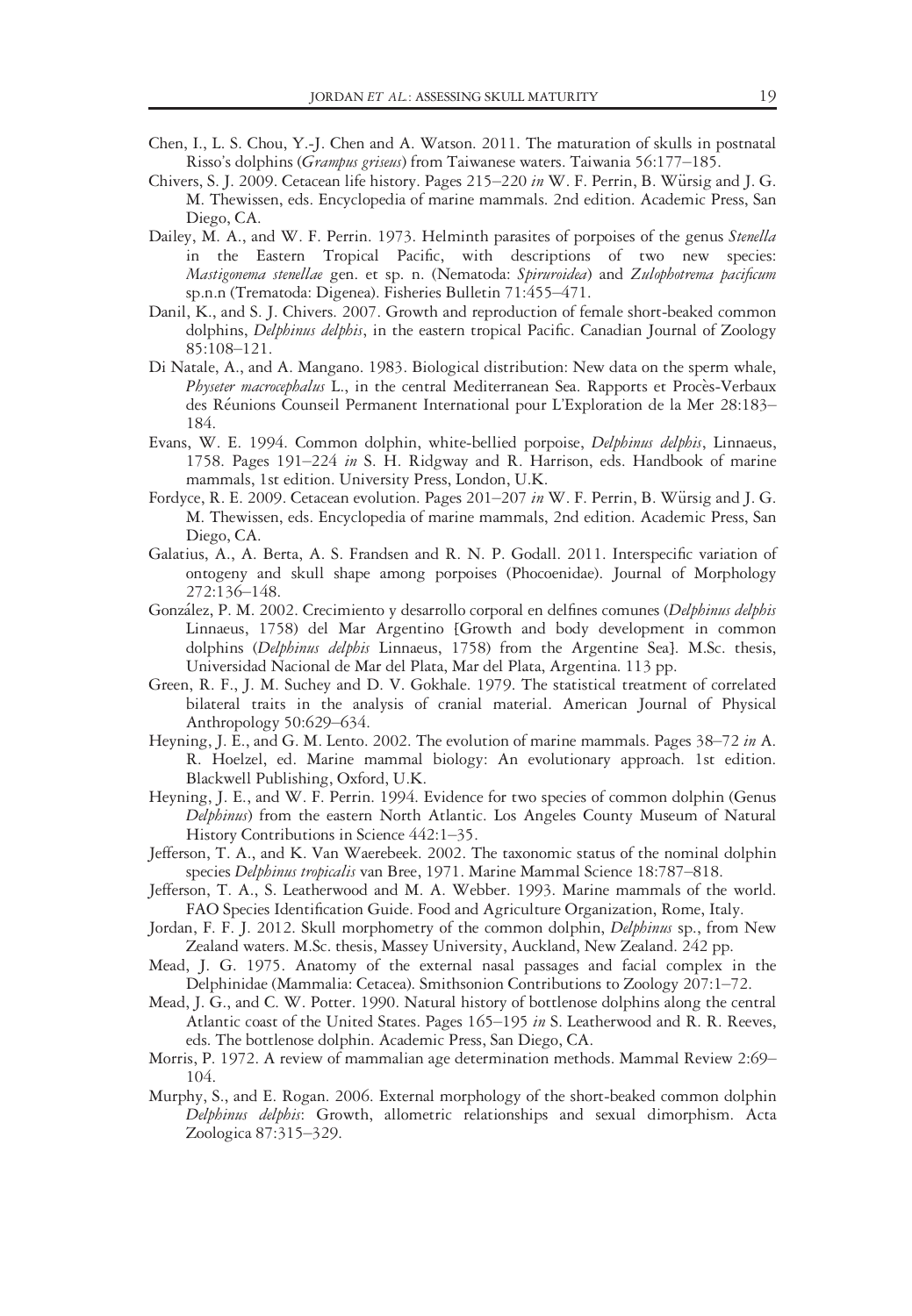- Murphy, S., A. Collet and E. Rogan. 2005. Mating strategy in the male common dolphin (Delphinus Delphis): What gonadal analysis tells us. Journal of Mammalogy 86:1247– 1258.
- Murphy, S., J. S. Herman, G. J. Pierce, E. Rogan and A. C. Kitchener. 2006. Taxonomic status and geographical cranial variation of common dolphins (Delphinus) in the eastern North Atlantic. Marine Mammal Science 22:573–599.
- Murphy, S., A. Winship, W. Dabin, et al. 2009. Importance of biological parameters in assessing the status of Delphinus delphis. Marine Ecology Progress Series 388:273-291.
- Murphy, S., M. Perrott, J. McVee, F. Read and K. A. Stockin. 2014. Deposition of growth layer groups in dentine tissue of captive common dolphins Delphinus delphis. NAMMCO Scientific Publication Volume 10: Age estimation of marine mammals with a focus on monodontids. Available at [http://dx.doi.org/10.7557/3.3017.](http://dx.doi.org/10.7557/3.3017)
- Perrin, W. F. 1975. Variation of spotted and spinner porpoise (genus *Stenella*) in the eastern Pacific and Hawaii. Bulletin of the Scripps Institution of Oceanography 21:1–212.
- Perrin, W. F., and J. E. Heyning. 1993. Rostral fusion as a criterion of cranial maturity in the common dolphin Delphinus delphis. Marine Mammal Science 9:195-197.
- Robinson, P. T. 1979. A literature review of dental pathology and aging by dental means in nondomestic animals: Part I. The Journal of Zoo Animal Medicine 10:57–65.
- Rommel, S. 1990. Osteology. Pages 29–49 in S. Leatherwood and R. R. Reeves, eds. The bottlenose dolphin. Academic Press, San Diego, CA.
- Rosel, P. E., A. E. Dizon and J. E. Heyning. 1994. Genetic analysis of sympatric morphotypes of common dolphins (genus Delphinus). Marine Biology 119:159–167.
- Sivertsen, E. 1954. A survey of the eared seals (Family Otariidae) with remarks on the Antarctic seals collected by M/K "Norvegia" in 1928–1929. Scientific Results of the Norwegian Antarctic Expedition 36:1–76.
- Stewardson, C. L., T. Prvan, M. A. Meyer, S. Swanson and R. J. Ritchie. 2011. Suture index as an indicator of chronological age in the male South African fur seal, Arctocephalus pusillus (Pinnipedia: Otariidae). In Proceedings of the Linnean Society of New South Wales 132. p. 145.
- Stockin, K. A. 2008. The New Zealand common dolphin (Delphinus sp.): Identity, ecology and conservation. Ph.D. thesis, Massey University, Auckland, New Zealand. 235 pp.
- Stockin, K. A., A. R. Amaral, J. Latimer, D. M. Lambert and A. Natoli. 2014. Population genetic structure and taxonomy of the common dolphin (Delphinus sp.) at its southernmost range limit: New Zealand waters. Marine Mammal Science 30:44–63.
- Takahashi, Y., S. Ohwada, K. Watanabe, Y. Ropert-Coudert, R. Zenitani, Y. Naito and T. Yamaguchi. 2006. Does elastin contribute to the persistence of corpora albicantia in the ovary of the common dolphin (Delphinus delphis)? Marine Mammal Science 22:819–830.
- Tavares, M., I. B. Moreno, S. Siciliano, D. Rodríguez and M. C. de O Santos and M. E. Fabián. 2010. Biogeography of common dolphins (genus *Delphinus*) in the southwestern Atlantic Ocean. Mammal Review 40:40–64.
- Van Waerebeek, K. 1993. Geographic variation and sexual dimorphism in the skull of the dusky dolphin, Lagenorhynchus obscurus (Gray, 1828). Fishery Bulletin 91:754–774.
- Walker, W. A., S. Leatherwood, K. R. Goodrich, W. F. Perrin and R. K. Stroud. 1986. Geographical variation and biology of the Pacific white-sided dolphin, *Lagenorhynchus* obliquidens, in the north-eastern Pacific. Pages  $411-465$  in M. M. Bryden and R. R. Reeves, eds. Research on dolphins. Oxford University Press, Oxford, U.K.
- Westgate, A. J. 2007. Geographic variation in cranial morphology of short-beaked common dolphins (Delphinus delphis) from the North Atlantic. Journal of Mammalogy 88:678– 688.

Received: 27 February 2014 Accepted: 9 December 2014